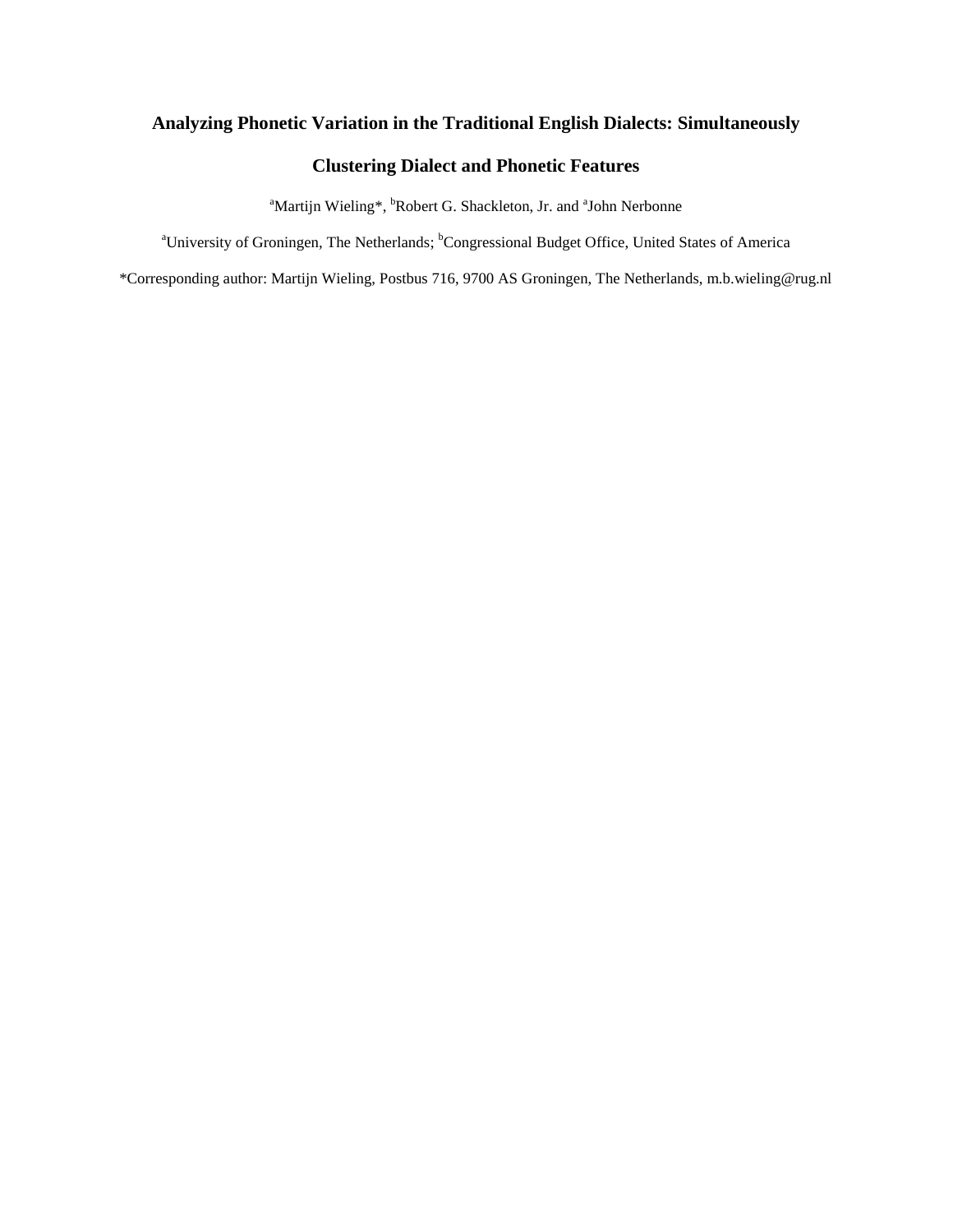### **Abstract**

This study explores the linguistic application of bipartite spectral graph partitioning, a graphtheoretic technique that simultaneously identifies clusters of similar localities as well as clusters of features characteristic of those localities. We compare the results using this approach to previously published results on the same dataset using cluster and principal component analysis (Shackleton, 2007). While the results of the spectral partitioning method and Shackleton's approach overlap to a broad extent, the analyses offer complementary insights into the data. The traditional cluster analysis detects some clusters which are not identified by the spectral partitioning analysis, while the reverse also occurs. Similarly, the principal component analysis and the spectral partitioning analysis detect many overlapping, but also some different linguistic variants. The main benefit of the bipartite spectral graph partitioning method over the alternative approaches remains its ability to *simultaneously* identify sensible geographical clusters of localities with their corresponding linguistic features.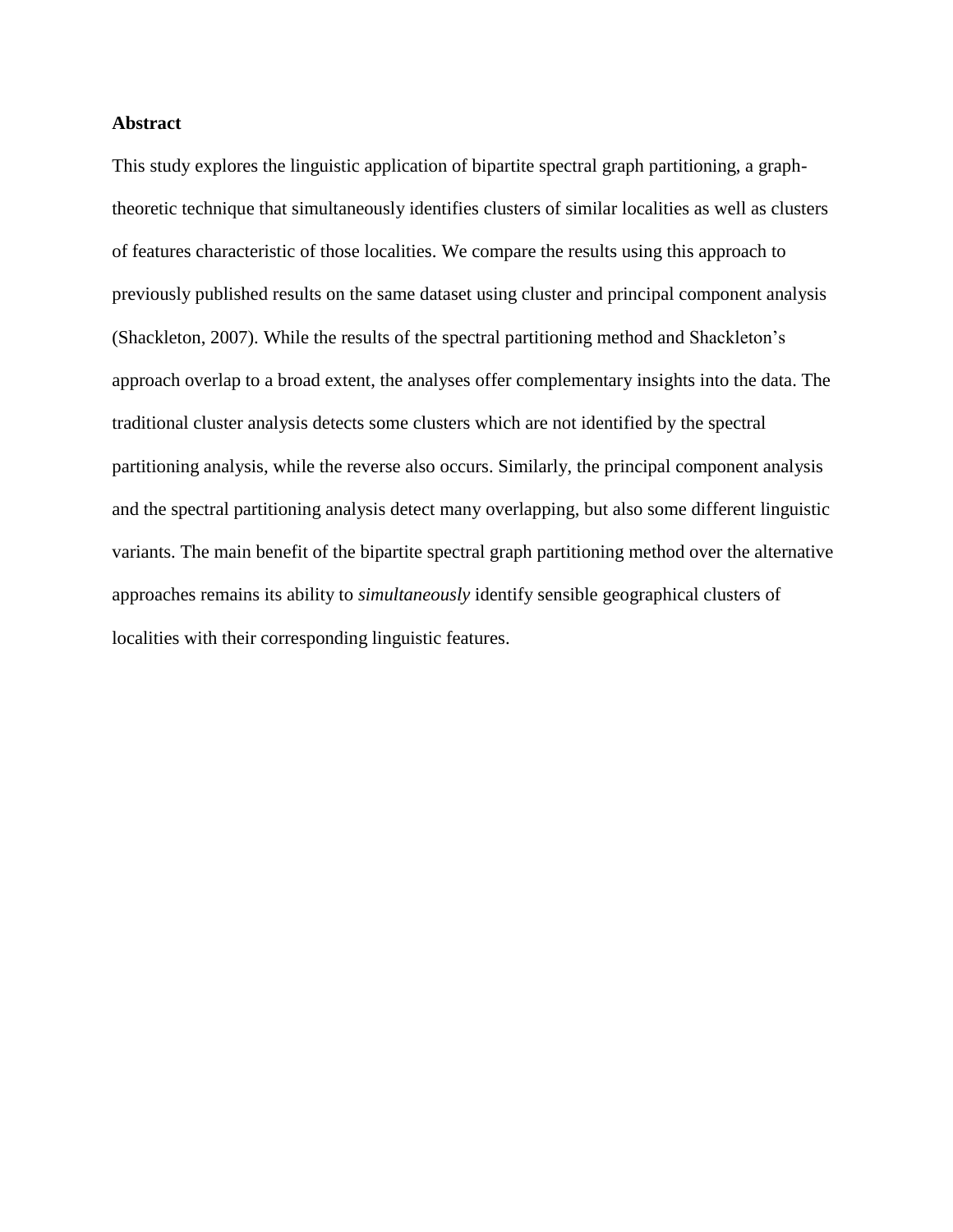#### **Introduction**

A great deal of language variation is conditioned geographically, giving rise to geographic dialects, which have been studied in dialectology for well over a century (Chambers and Trudgill, 1998). Dissatisfaction with dialectology's tendency to focus on details gave rise in the 1970's to dialectometry (Séguy, 1973; Goebl, 1984), which systematizes procedures and obviates the need for feature selection, at least to some extent. Nerbonne (2009) argues that dialectometry has been successful because of its emphasis on measuring aggregate levels of differentiation (or similarity), strengthening the geographic signals in the linguistic data, which are often complex and at times even contradictory. The professional reception of dialectometry has been polite but less than enthusiastic, as some scholars express concern that its focus on aggregate levels of variation ignores the kind of linguistic detail that may help uncover the linguistic structure in variation. For this reason there have been several recent attempts to supplement (aggregate) dialectometric techniques with, on the one hand, techniques to identify linguistic variables which tend to be strongly associated throughout geographic regions and, on the other hand, techniques to extract prominent linguistic features that are especially indicative of aggregate differentiation.

Grieve, Speelman and Geeraerts (2011) analyzed a large dataset of written English with respect to lexical variation. They used spatial autocorrelation to detect significant geographical patterns in 40 individual lexical alternation variables, and subsequently applied factor analysis to obtain the importance of individual lexical alternation variables in every factor (which can globally be seen as representing a geographical area). In the following step, they applied cluster analysis to the factor scores in order to obtain a geographical clustering.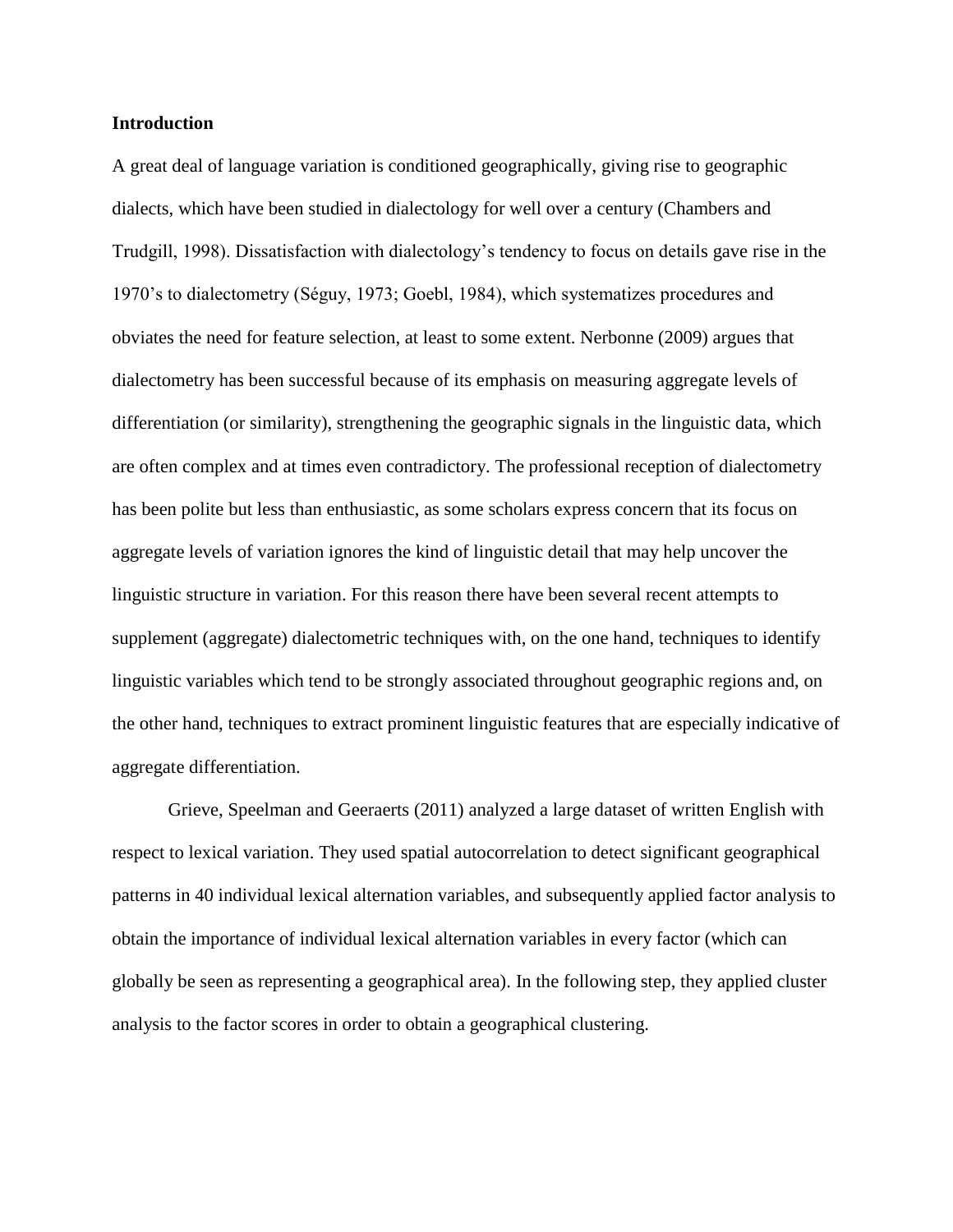Shackleton (2007) used cluster analysis and principal component analysis (PCA) to identify linguistic variables which tend to correlate when compared across many localities. We illustrate the basic idea with an example: if the localities in which a standard /æ/ is raised to [ $\varepsilon$ ] tend to be the same as those in which  $\sqrt{e}$  is also raised (to [ei]), then a good cluster analysis should identify a cluster of localities that share those variables, while PCA should identify a principal component which is common to the two linguistic variables. Shackleton (2007) identified several interesting clusters and components, which we discuss below at greater length.

Wieling and Nerbonne (2010) use bipartite spectral graph partitioning (BiSGP), a graphtheoretic technique, which clusters localities on the basis of the features they share and features on the basis of the localities in which they occur. To continue with the example in the last paragraph, a good BiSGP would identify the two variables as associated and also the sites in which this (and other) associations are evident. From a dialectometric point of view BiSGP is attractive in attributing a special status to features as well as to localities, but like all procedures for seeking natural groups in data, it needs to be evaluated empirically.

In this study, we apply BiSGP to Shackleton's (2007) data. We compare these results to those on the basis of cluster analysis and PCA reported by Shackleton (2007).

#### **Dataset**

In this study we use the dataset described by Shackleton (2007), derived mainly from Anderson's (1987) *A Structural Atlas of the English Dialects* (henceforth *SAED*). The *SAED* contains more than 100 maps showing the geographic distribution and frequency of occurrence of different phonetic variants in groups of words found in the *Survey of English Dialects* (Orton and Dieth, 1962; henceforth *SED*), the best broad sample of the most traditional dialect forms that were still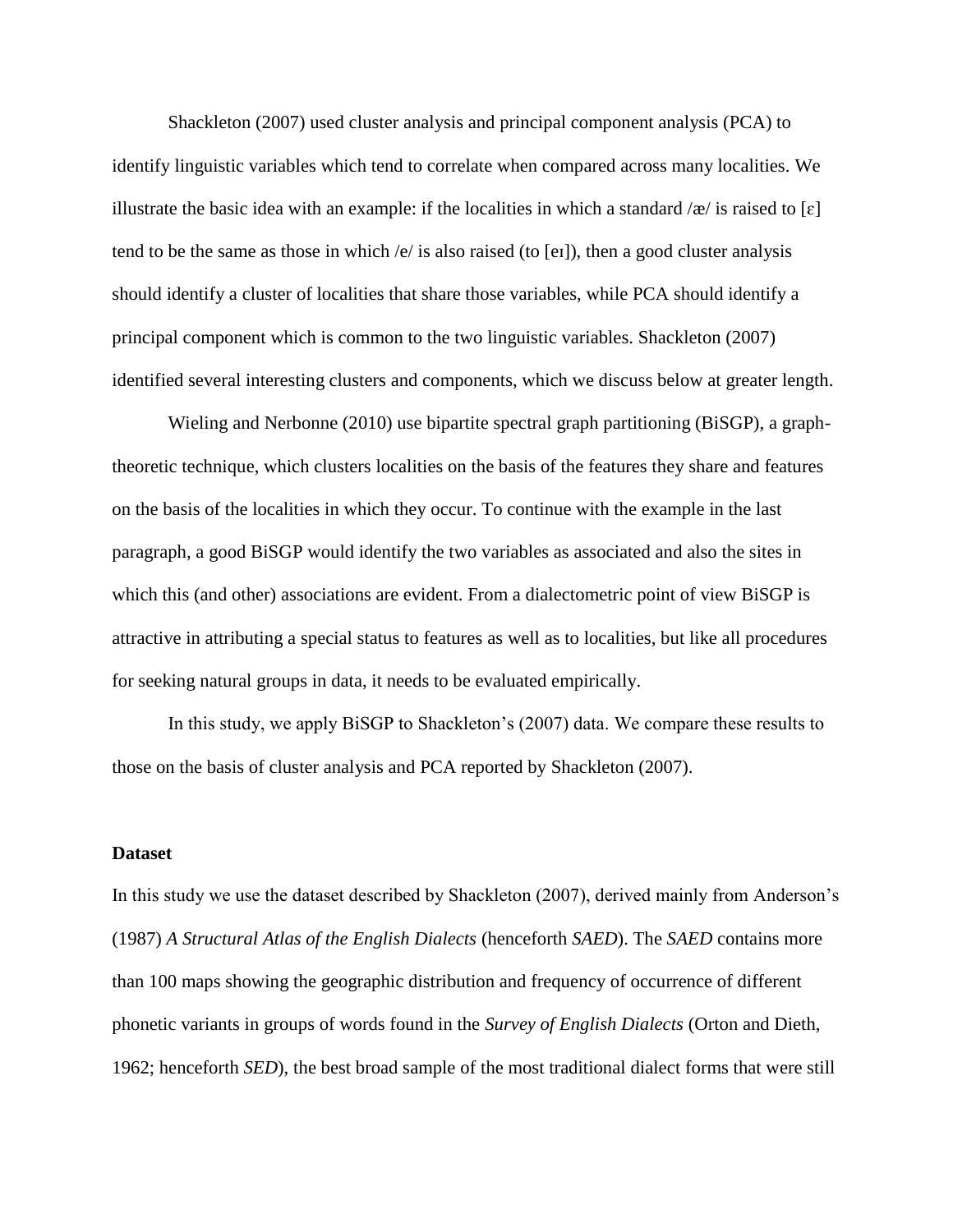in use in 313 rural localities throughout England the mid-20th century. The dataset assembled from the *SAED* maps classifies over 400 responses from the *SED* by assigning each to one of 39 groups. All of the words in a given group include a segment or combination of segments that is believed to have taken a single uniform pronunciation in the 'standard' Middle English dialect of the Home Counties of southeastern England. The segments include all of the Middle English short and long vowels, diphthongs, and most of the relatively few consonants that exhibit any variation in the English dialects. For each idealized Middle English pronunciation, in turn, the responses may take any of several  $20<sup>th</sup>$ -century pronunciations – and, in any given location, may take different pronunciations for different words in the group. The dataset thus tabulates frequencies of use of a total of 209 different variant pronunciations of the 39 idealized phonemes. For example, one group includes a number of words, such as *root* and *tooth*, all of which included a segment pronounced /o:/ in Middle English. Several maps are associated with that group, one for each modern variant: one of the maps shows the frequency with which that segment is pronounced as [u:] (that is, the percentage share of the words with the vowel articulated as [u:]) in each locality in the *SED*; another shows the frequency with which the segment is pronounced as [Y:], and so on. (Throughout the presentation, we write the Middle English form considered common to the group as /x/ and the variants recorded in the *SED* as [x].) A complete list of variants is given by Shackleton (2010: 180-186).

In a few cases, Anderson classified localities from geographically separate regions as having 'different' variants even though the variants are actually the same, on the grounds that the variant is likely to have arisen independently in the two regions. Moreover, many maps actually show a range of distinguishable pronunciations that Anderson somewhat arbitrarily took to be similar enough to be classified into a single variant. Although it tends to understate the true range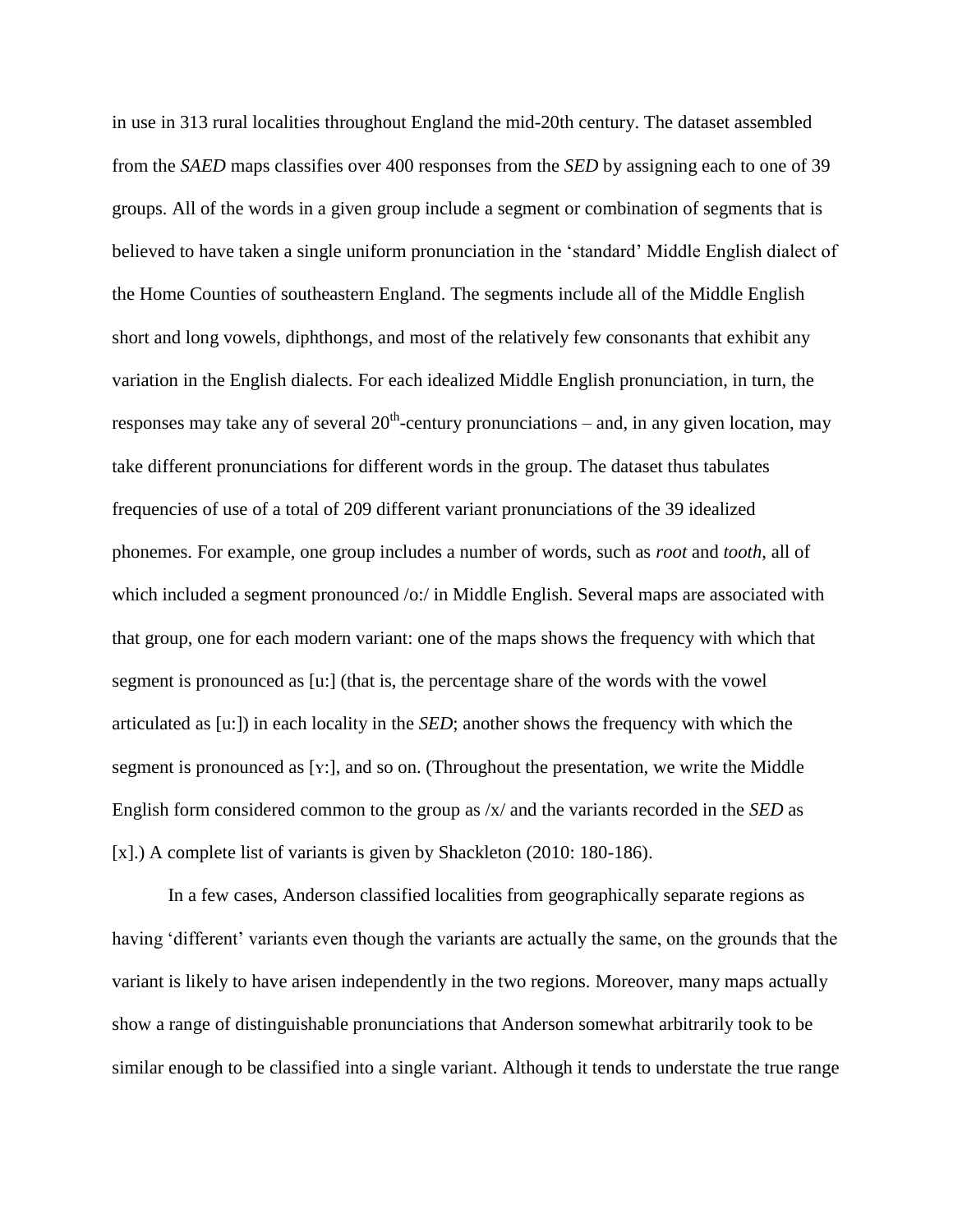of variation in the speech it characterizes, the dataset summarizes a large body of phonetic information in a tractable form that enables straightforward quantitative analyses of phonetic variation in the traditional English dialects.

Most variants have a relatively unique distribution among and frequency of use within localities, and very few large geographic correlations with others. Variants with a large number of high geographic correlations with each other are found either in the far Southwest or in the far North of England, suggesting that those regions tend to have relatively distinctive speech forms with several features that regularly co-occur in them (exemplified by the very similar geographic distributions of voiced fricatives in the Southwest). The comparative lack of geographic correlation raises challenges for analytic techniques, such as the bipartite spectral graph partitioning presented here, that seek to identify groups of linguistic features that can be said to characterize regional dialects.

#### **Methods**

#### *Clustering Varieties and their Variants Simultaneously*

We use hierarchical spectral partitioning of bipartite graphs (Wieling and Nerbonne, 2010) to *simultaneously* identify the geographical clusters in the dataset as well as their characteristic linguistic variants. A bipartite graph is a graph which has two sets of vertices (one representing geographical varieties and the other linguistic variants) and a set of edges connecting vertices from one set to the other set (each edge represents the occurrence of the variant in a variety). Note that no other edges, e.g. between varieties, are allowed. Hierarchical spectral partitioning refers to the hierarchical clustering method, which is based on calculating the singular value decomposition of the input matrix. For an extensive mathematical explanation of the bipartite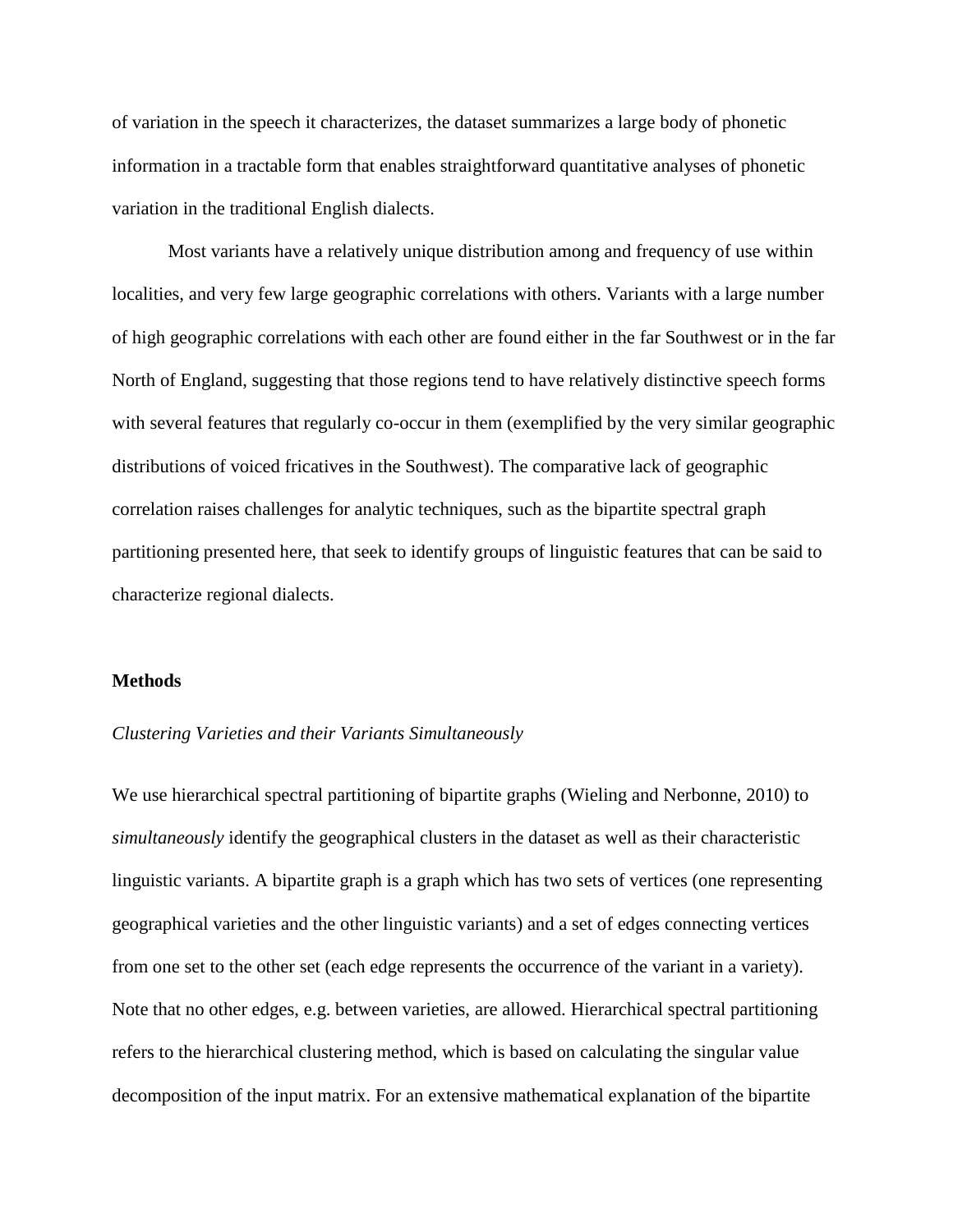spectral graph partitioning method, we refer to Wieling and Nerbonne (2010) and Wieling and Nerbonne (2011).

In this study, the bipartite graph is represented by a geographic variety  $\times$  linguistic variant matrix where every position in the table marks the relative variant frequency as used by Shackleton (2007) in his principal component analysis. To ensure every variant carries comparable weight in the analysis, we scaled all individual columns of the matrix (relative variant frequency) between zero and one; that is, for each variant, all of the relative frequencies are divided by the highest relative frequency for that variant.<sup>1</sup> This approach potentially places greater emphasis than other approaches on regionally distinctive but comparatively uncommon variants.<sup>2</sup>

#### *Determining the Most Important Variants for Every Cluster*

As every cluster will contain many varieties and corresponding variants, and we are interested only in the most important linguistic variants for every geographical cluster, we need a method to distinguish the most variants. Following Wieling and Nerbonne (2011), we define the importance of a variant in a cluster as a linear combination of two measures, distinctiveness and representativeness. The representativeness of a variant measures how frequently the variant occurs within the cluster. E.g. if there are ten varieties in the cluster and the variant occurs only in four varieties, the representativeness equals 0.4 (four divided by ten). The distinctiveness of a variant measures how frequently the variant occurs within a cluster as opposed to outside of the cluster, taking the relative size of the cluster into account. For example, if the variant does not occur outside of the cluster, the distinctiveness is one (the variant perfectly distinguishes the cluster from the rest), no matter how large the cluster. Alternatively, if a cluster contains 50% of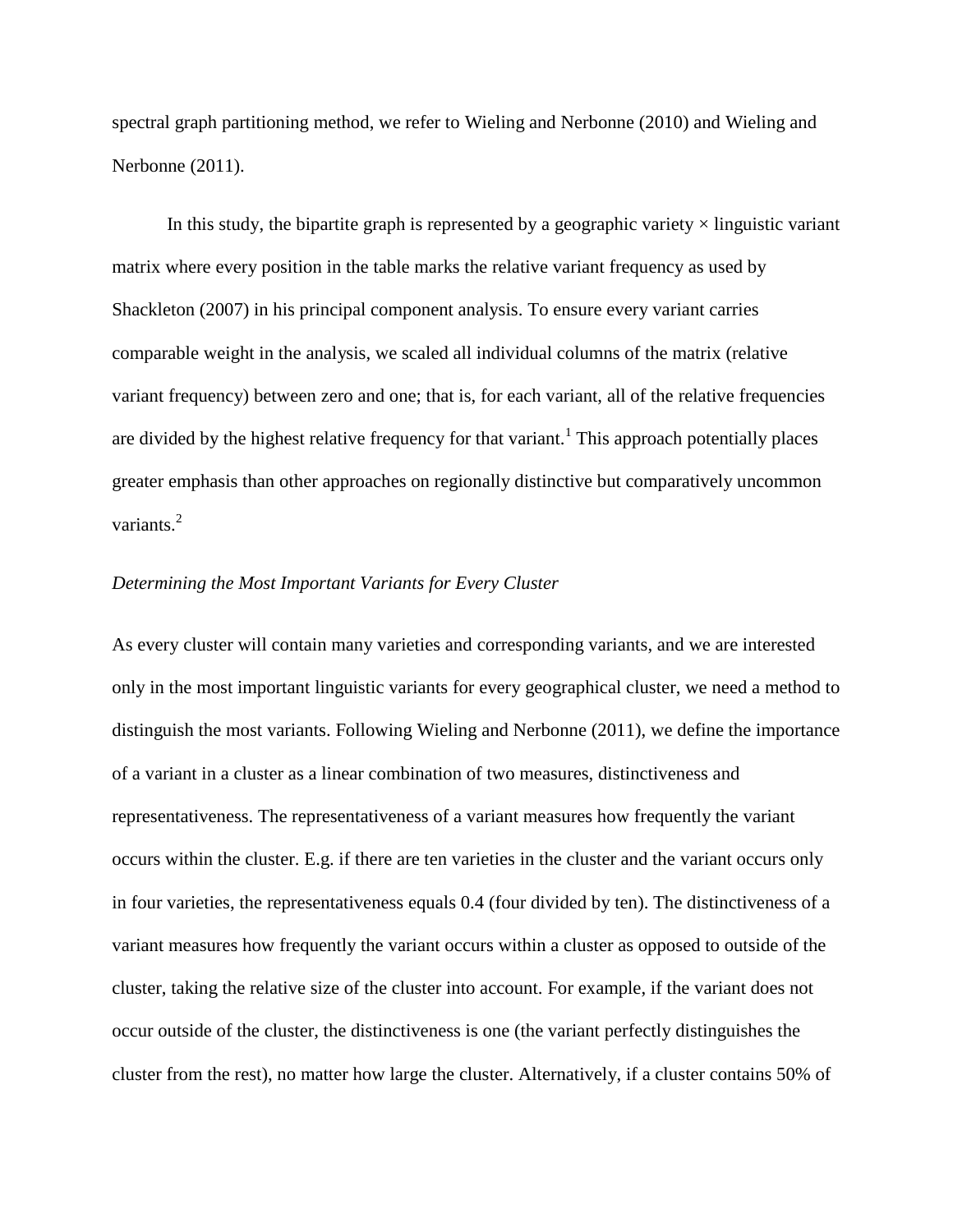the geographic varieties and 50% (or less) of the total variant frequency, the distinctiveness is zero (the variant does not distinguish the cluster at all). The values of distinctiveness (ignoring uninteresting cases) and representativeness both range between zero and one.

Normally representativeness and distinctiveness are averaged to obtain the importance score for every variant (higher is better), but it is also possible to assign different weights to representativeness and distinctiveness. When the input matrix contains many variants which occur almost everywhere, representativeness will be very high for these (non-informative) sound correspondences. In that case it makes sense to weight distinctiveness more heavily than representativeness. Alternatively, if there are many variants occurring only in a few varieties, the distinctiveness of these (non-informative) variants will be very high. In that case, it makes sense to weight representativeness more heavily than distinctiveness. As our matrix contained many frequent variants, we weighted distinctiveness twice as heavily as representativeness.

#### **Results**

Applied to the data from Shackleton (2007), the BiSGP analysis initially distinguishes northern and southern English dialects along a line that roughly traces the border separating Northern from Midlands and Southern dialects in Shackleton's (2007) cluster analysis. Figure 1 shows this division. The southern region includes 198 (63%) of the localities and 123 (62%) of the variants, while the northern region includes the remaining 115 (37%) localities and 76 (38%) variants. A few of the roughly 70 high-scoring southern variants are widely found throughout the region, including those reflecting movements or lengthening of the Middle English short vowels, but most are members of several groups that, on closer inspection, tend to be restricted to subregions of the south; these include upgliding diphthongization of the Middle English long vowels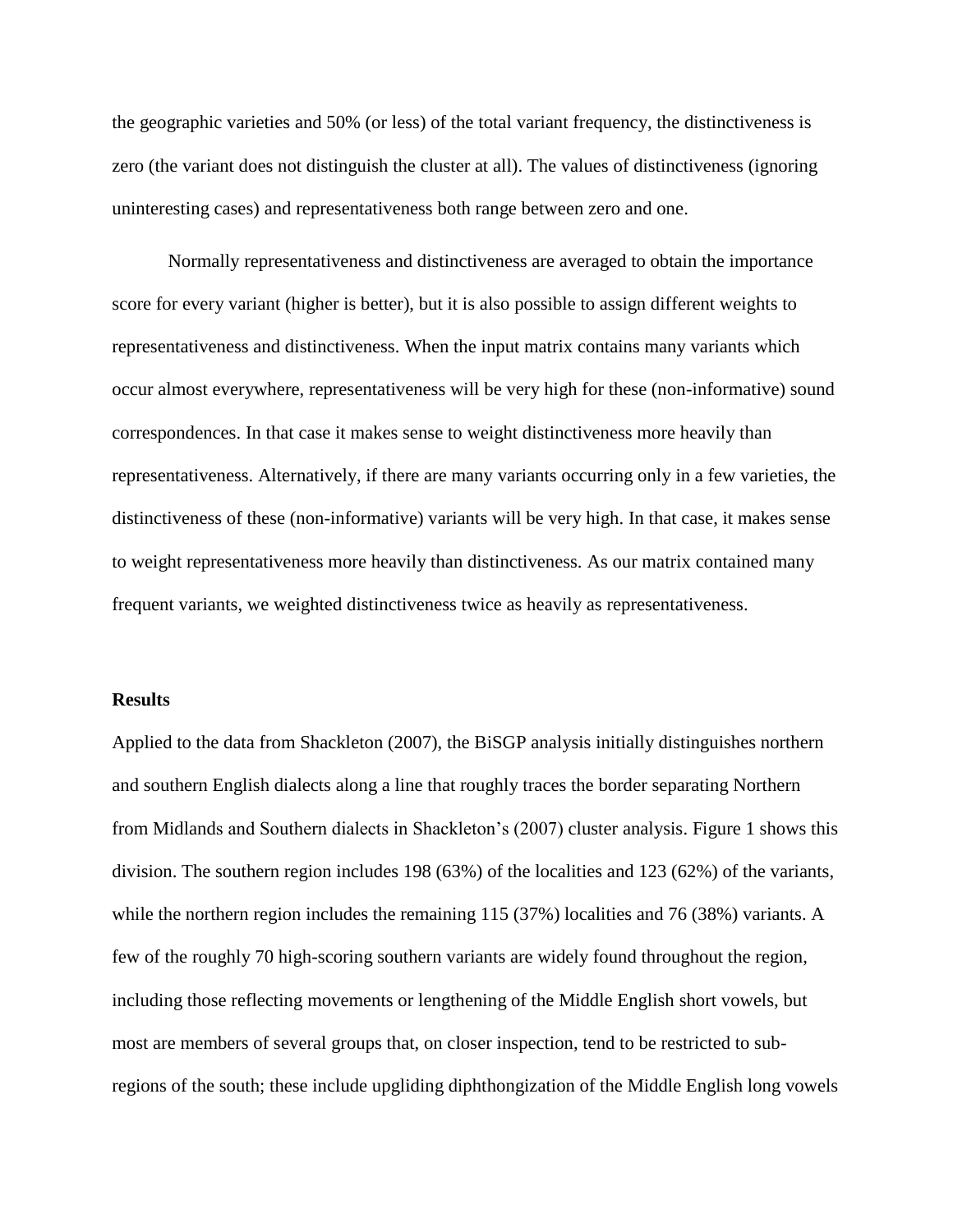(e.g. [lɛin] or [læin] for *lane*) characteristic of the Great Vowel Shift and occurring mainly in the southeast, fricative voicing and retention of rhotics ([vɑrm] for *farm*) largely in the southwest, and fronting of many vowels ([nʏ:n] for *noon*) in Devonshire. The roughly 50 high-scoring northern variants are similar in that some reflect widely distributed conservative retentions of the Middle English short vowels (e.g. [man] for *man*) along with more restricted ingliding diphthongs for some Middle English long vowels ([liən] for *lane*), limited retention of rhotics, and fronting of some vowels ([bø:n] for *bone*) in the far north.



**Fig. 1 Bipartite spectral graph partitioning in two groups**

The second round of partition of the north and south divides England into four separate regions, somewhat more clearly reflecting regionally coherent distributions of variants. Figure 2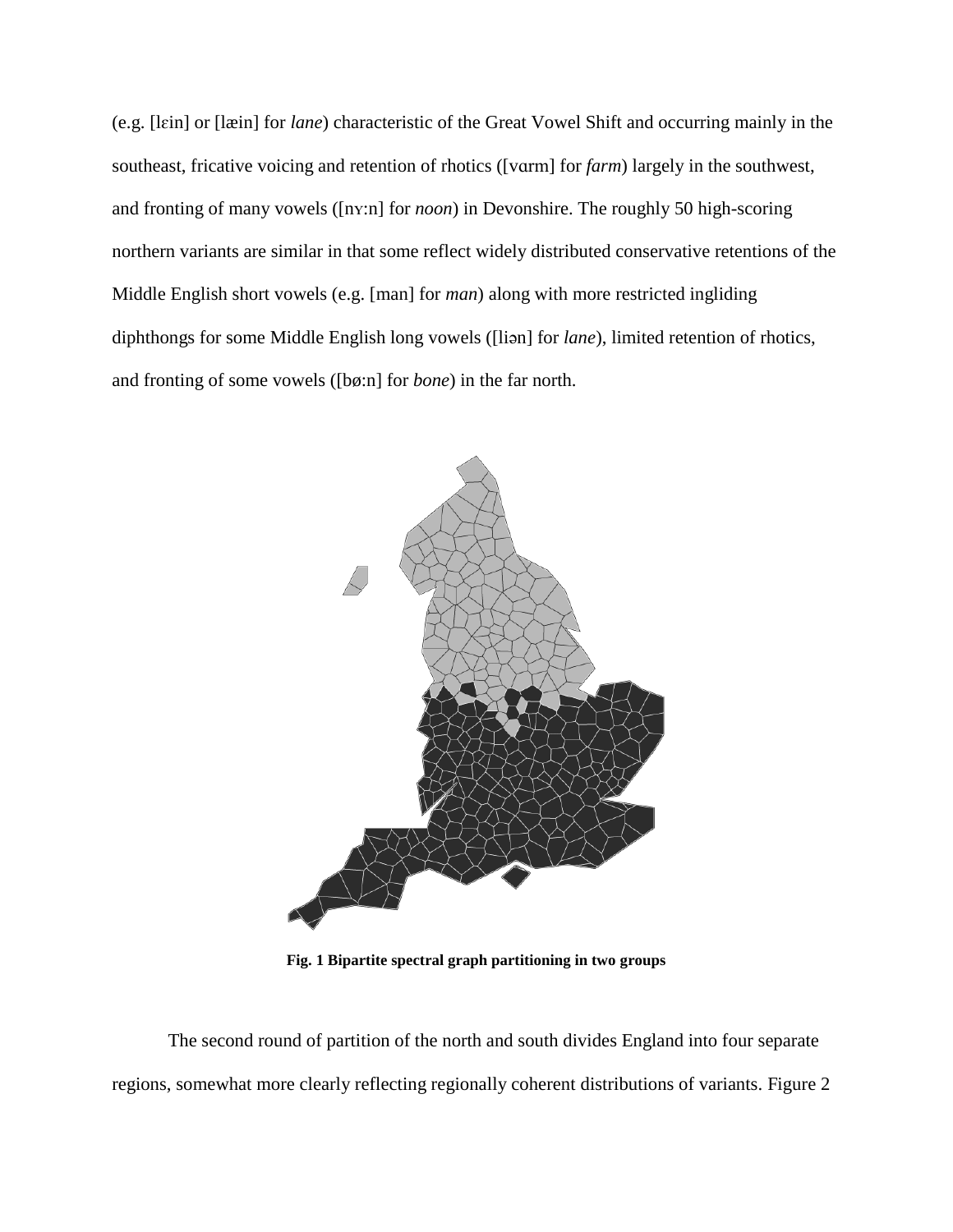shows this division. A small far northern region emerges restricted mainly to Northumbria, with 11 localities and 21 variants including retained rhotics ([ʀ] and, in one location in Cumberland, [r]) and aspirates as well as fronting or ingliding of Middle English long vowels ([liən] for *lane*), while the rest of the north – 104 localities with 55 variants – includes a number of other features irregularly distributed through that region. The southwest – 51 localities with 42 variants – includes the voiced fricatives characteristic of the entire region (e.g. [vɑrm] for *farm*) as well as the fronted vowels characteristic only of Devonshire ([nʏ:n] for *noon*), while the southeast – 147 localities with 81 variants – includes the upgliding diphthongization of the Middle English long vowels characteristic of much of the southeast ([lein] or [lain] for *lane*) as well as a number of more sporadically occurring variants.



**Fig. 2 Bipartite spectral graph partitioning in four groups**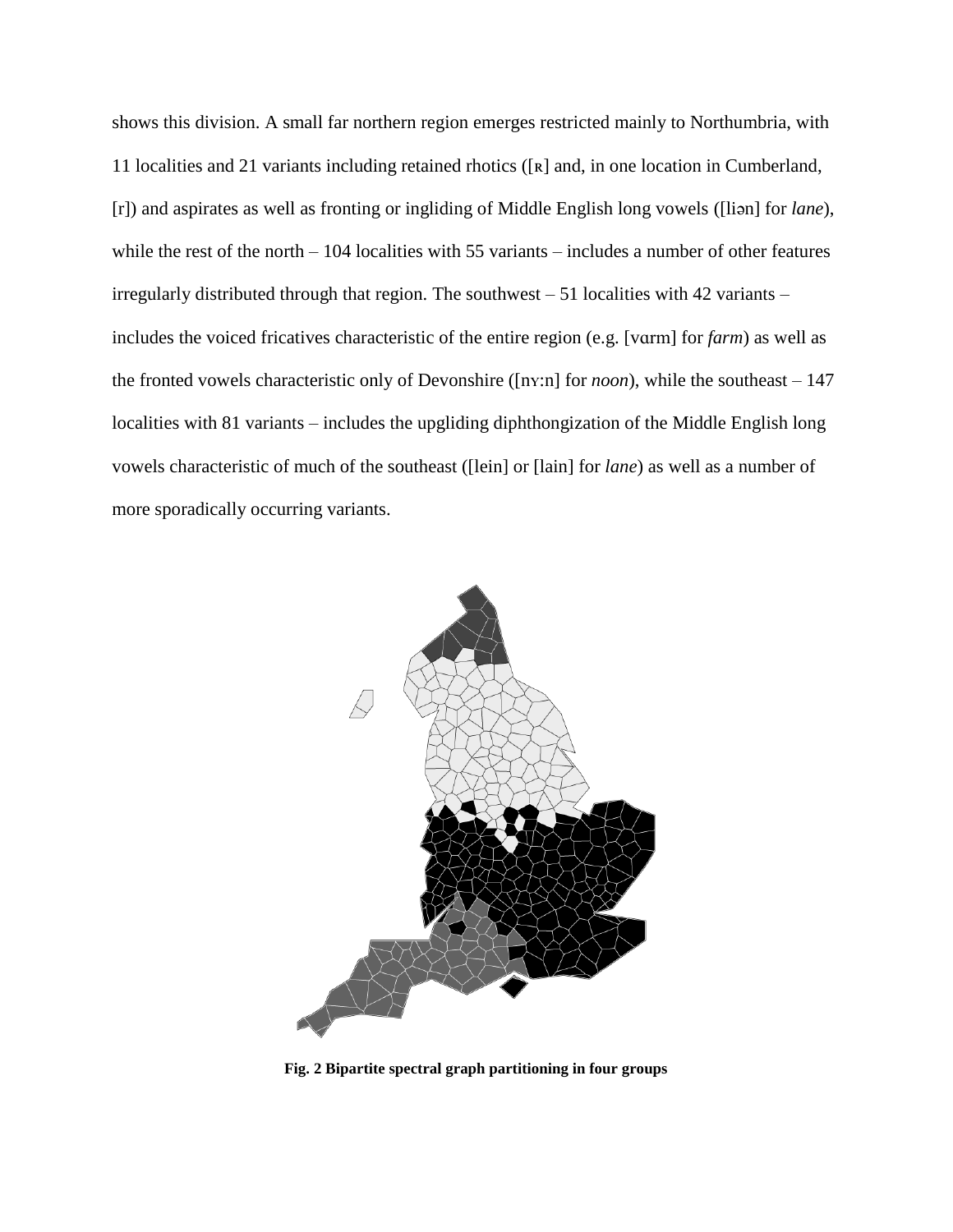A further round of partition into eight regions (shown in Fig. 3) yields yet more coherent distributions in the north and south. In the far north, a single locality in Cumberland is distinguished by its alveolar trill [r] (marked with number 1 in Fig. 3), with the rest of the far north (marked with number 2 in Fig. 3) characterized by the 'Northumbrian burr' (a uvular trill [ʀ]), retained aspirates, and fronting or ingliding of Middle English long vowels. Most of the remaining northerly localities – 82 localities with 44 variants (marked with number  $3$  in Fig.  $3$ ) – have irregular distributions of variants, but an irregularly shaped region of 22 localities (marked with number 4 in Fig. 3) centered on Staffordshire and Derbyshire is associated with 9 unusual variants that, on closer examination, include 5 of the 8 variants that Trudgill (1999) associates together as characteristics of a regional 'Potteries' dialect: [ti:l] for *tail*, [bɛɷt] for *boot*, [dain] for *down*, [ʃɛip] for *sheep*, and [koɷt] for *caught*. In the southwest, 13 localities in Devonshire and Cornwall (marked with number 8 in Fig. 3) are associated with 14 variants, mainly fronting of Middle English back vowels ([ny:n] for *noon*) and the development of a low monophthong for Middle English /i:/ ([na:f] for *knife*), while the remaining 38 localities (two regions marked with number 7 in Fig. 3) are associated with 28 other variants, the highest scoring of which nearly all involve the voicing of fricatives and the retention of a retroflex rhotic ([varm] for *farm*). Much of the southeast (marked with number 6 in Fig. 3) – 69 localities with 38 variants – is associated with the upgliding diphthongization of the Middle English long vowels ([lɛin] or [lain] for *lane*) and particularly strong movements of Middle English short vowels (e.g. [mɛn] for *man*), as well as a number of less extensively distributed variants such as those restricted mainly to East Anglia. The rest of the south, including most of the West Midlands (marked with number 5 in Fig. 3) – 78 localities with 43 variants – is associated only quite loosely with a wide variety of variants that are generally distributed throughout a much wider region or are found only in more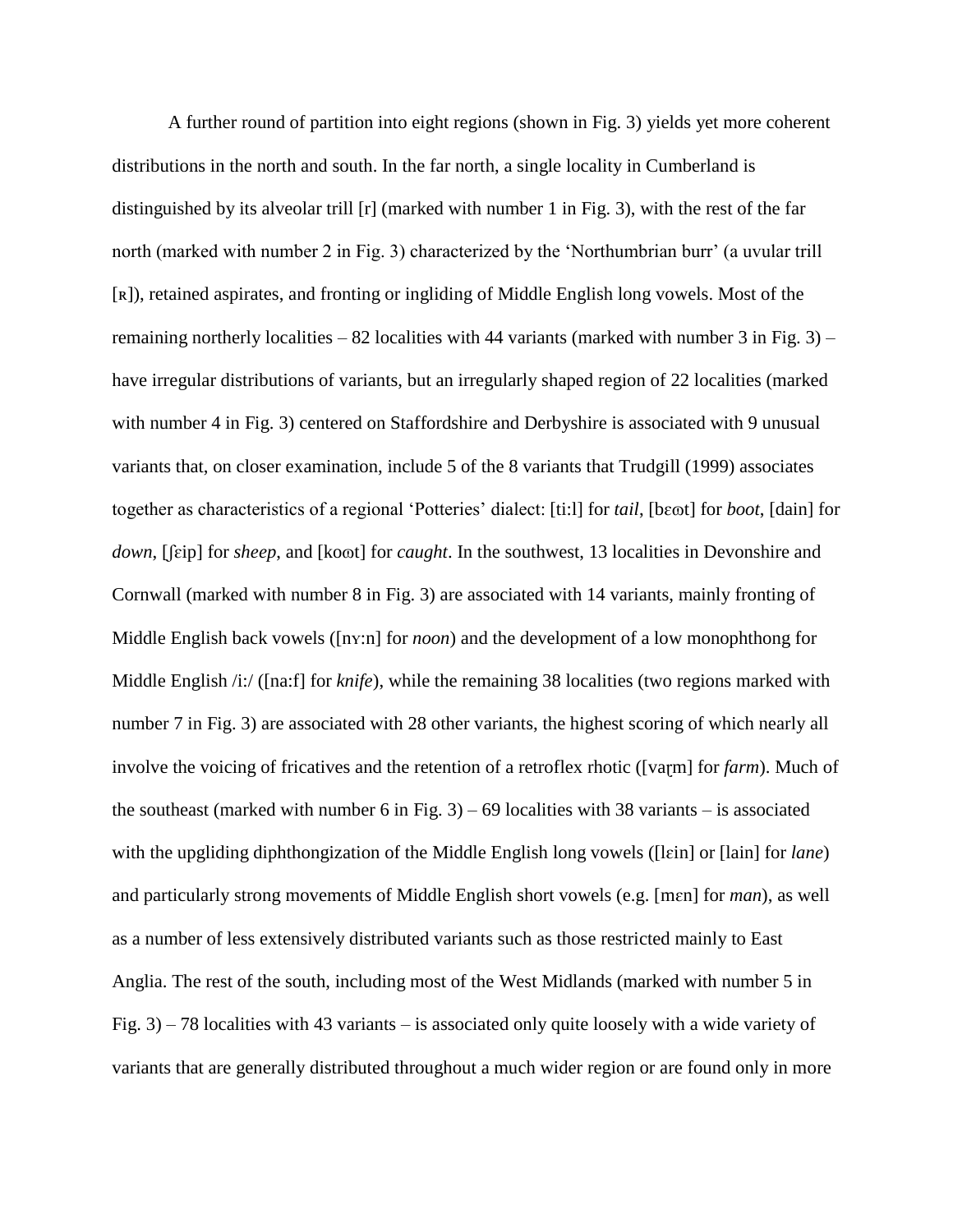isolated regions. The highest-scoring variants in this region, for example, include the development (mainly in the Severn Valley) of a back unrounded vowel [ɑ:] in *daughter*, *law*, and *cough*, [faiv] for *five* mainly in Shropshire, and the palatalization of Middle English /ε:/ ([bjʌnz] for *beans*) in the Southwest Midlands.



**Fig. 3 Bipartite spectral graph partitioning in eight groups including the hierarchy**

### *Comparison to Traditional Cluster Analysis*

The results from the BiSGP analysis can be usefully compared with those that emerge from Shackleton's (2007) cluster analysis of the same data, thus illustrating the comparative strengths of the two approaches. In contrast to the bipartite spectral graph partitioning approach described here, cluster analysis may use a variety of techniques to group localities on the basis of some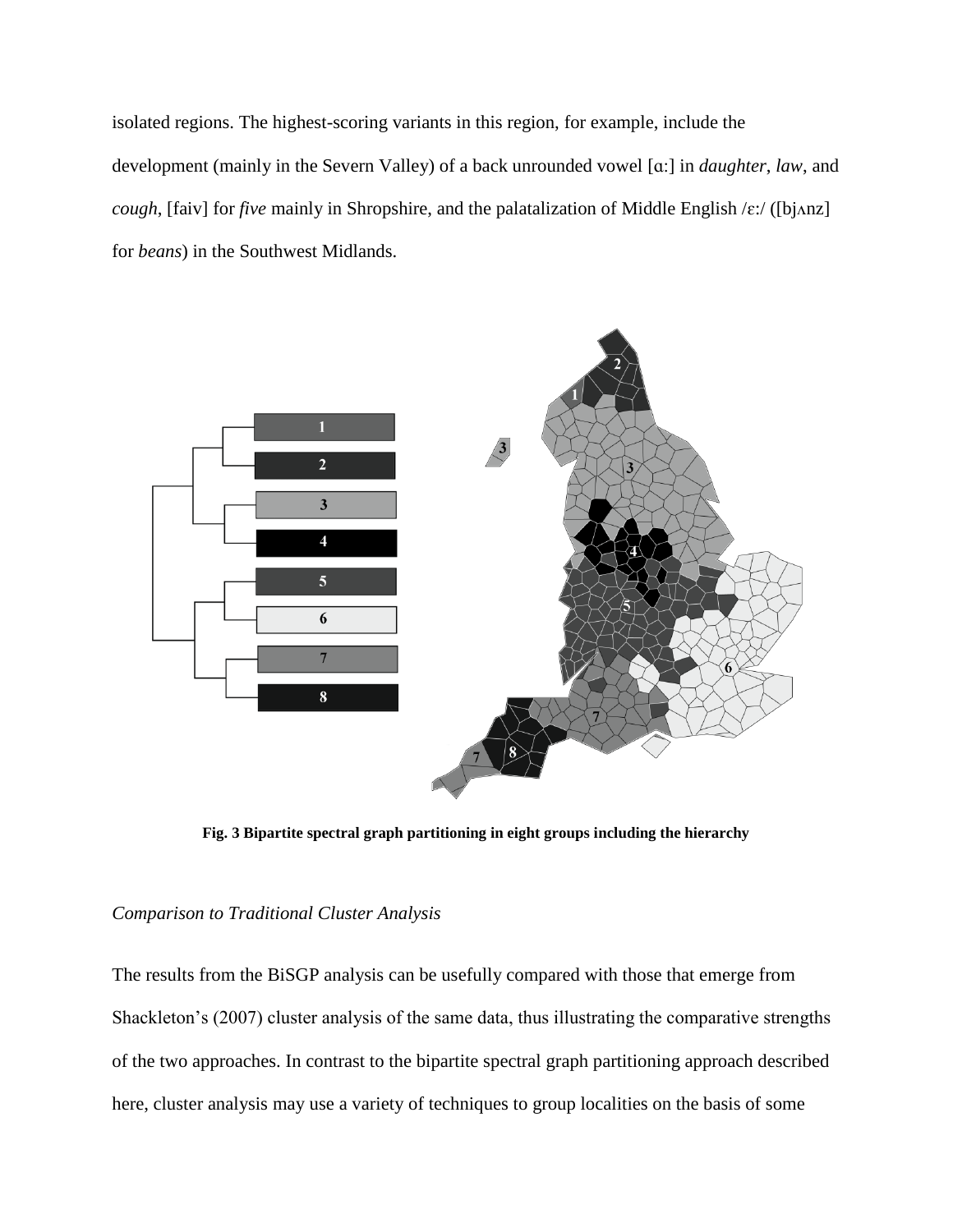measure of the aggregate similarity of the localities' patterns of usage rather than optimizing over a balance of representativeness and distinctiveness. Shackleton (2007) applied several different clustering techniques to the English data set and combined them into a single site  $\times$  site table of mean cophenetic differences (i.e. distances in dendrograms). He then used multidimensional scaling to reduce the variation in the results to a relatively small, arbitrary number of dimensions that summarize fundamental relationships in the data. For visualization purposes the variation is reduced to three dimensions, which can be mapped onto the RGB color spectrum. The resulting pattern, shown in Fig. 4, shows many similarities to the eight regions resulting from the BiSGP analysis.



**Fig. 4 Multidimensional scaling of cluster analyses. The original image was taken from Shackleton (2010).**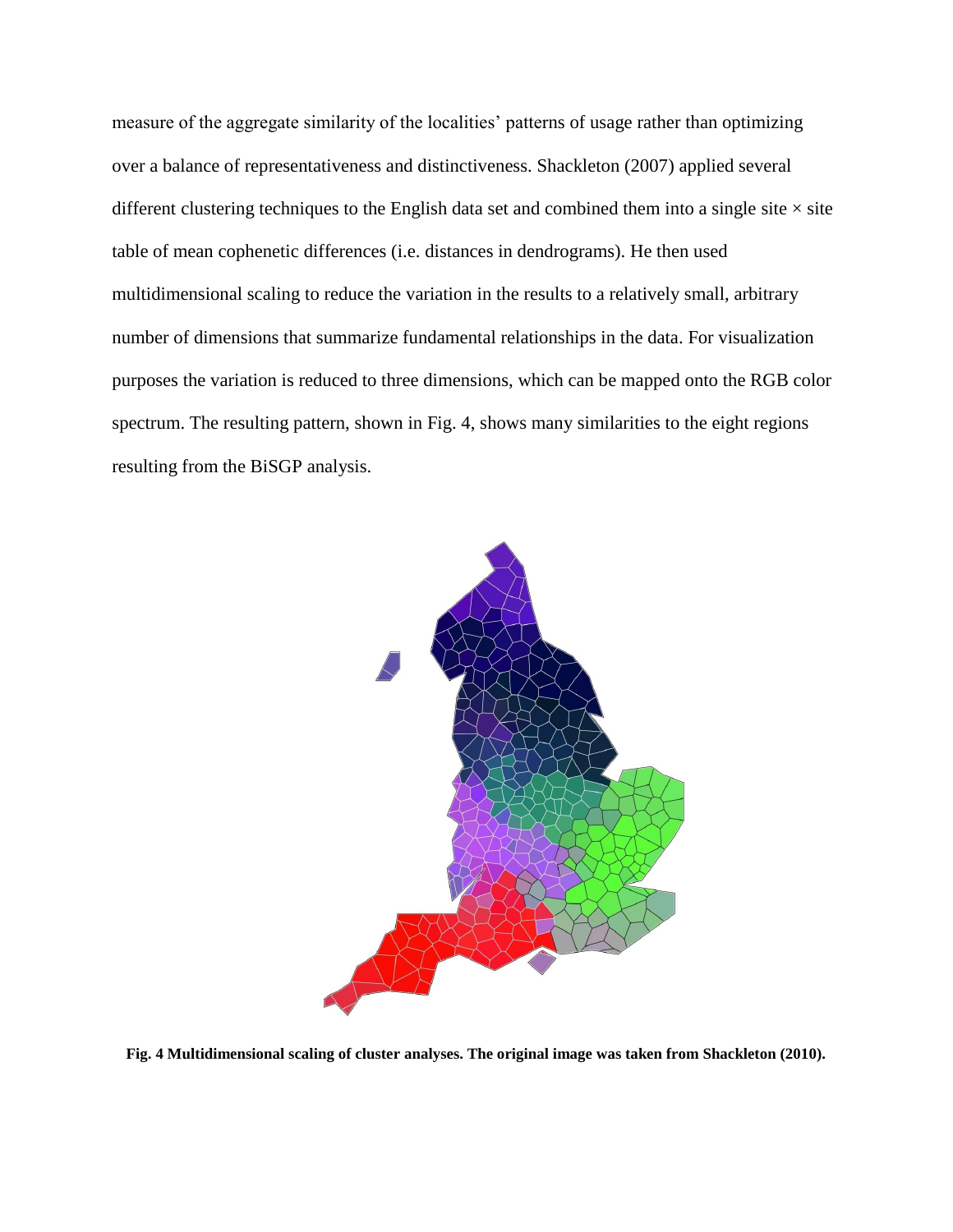As mentioned above, the demarcation of northern and southern dialect regions is similar to Shackleton's delineation of Northern dialects from Midlands and Southern dialects except that the BiSGP analysis classifies a few localities in Shackleton's transitional Central Midlands region into the north. The BiSGP analysis distinguishes almost exactly the same southeastern and southwestern regions as Shackleton on the basis of very similar sets of dialect features, and does the same for the Northumberland region, except that the BiSGP analysis isolates the single locality in Cumberland by its rhotic trill [r]. Those peripheral regions of the English dialect landscape tend to be distinguished by distinct sets of variants that have comparatively coherent geographic distributions – rhotics and aspirates in the far north, fricative voicing in the southwest, fronting in Devonshire, and the particularly strong upgliding diphthongization found in the southeast – and that are therefore relatively straightforward to identify.

Differences arise in the two analyses' delineation of dialect regions in the lower north and much of the Midlands, where the various traditional dialect developments tend to be less coherently or much more locally distributed. For example, the BiSGP analysis groups together Shackleton's Upper Southwest with most of his Central Midlands region and consequently does not detect a region corresponding with the Central dialect region as identified by Trudgill (1999), whereas the cluster analysis (partly) does (Shackleton, 2007).

Interestingly, however, the BiSGP analysis identifies a region in the northwest Midlands, centered on Staffordshire and Derbyshire, on the basis of a number of variants associated by Trudgill (1999) with the 'Potteries' region that Shackleton's analysis consistently fails to distinguish.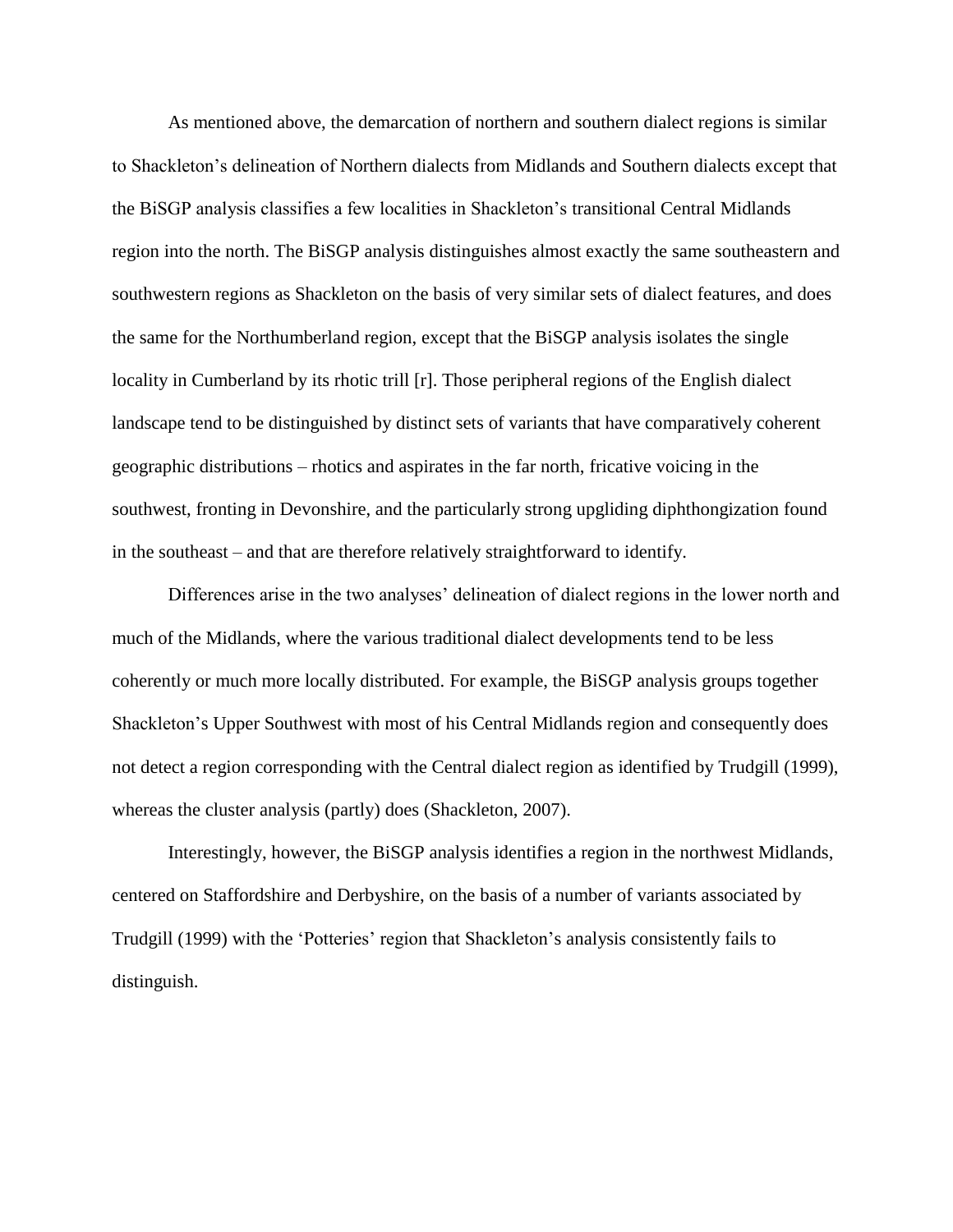### *Comparison to Principal Component Analysis*

The regions resulting from the BiSGP analysis can also be usefully compared to those isolated by Shackleton's varimax principal component analysis of the data, illustrating the comparative strengths of those approaches. In contrast to the BiSGP's focus on the representativeness and distinctiveness of variant usage in localities, principal component analysis identifies groups of variants that are strongly positively or negatively correlated – that is, that tend to occur together or that always occur separately – and combines them into principal components that are essentially linear combinations of the correlated variables. A principal component typically has two 'poles', one involving large positive values for a group of variables that tend to be found together, and another involving large negative values for a different group of variables that are also found together but never with the first group. (Varimax rotation tends to sharpen the focus and concentration of each component by increasing the loading on its most highly correlated variants, and when applied to linguistic data, tends to yield groups of variants that are more readily interpretable in linguistic terms.)

Localities can be assigned component scores that indicate the extent to which the variants in a given principal component appear in that particular locality, and in many cases a group of localities may have sufficient geographic cohesion to suggest a dialect region identified by the variants with high scores in that component. Indeed, principal component analysis of our data set identifies groups of identifying variants for about a dozen regions of England, accounting in the process for roughly half of the variation in the data set. In some cases, the principal components appear to provide a fairly objective method for characterizing traditional English dialect regions on a quantitative basis. However, unlike the BiSGP analysis, principal component analysis does not comprehensively divide England into regions; moreover, it often isolates variants that are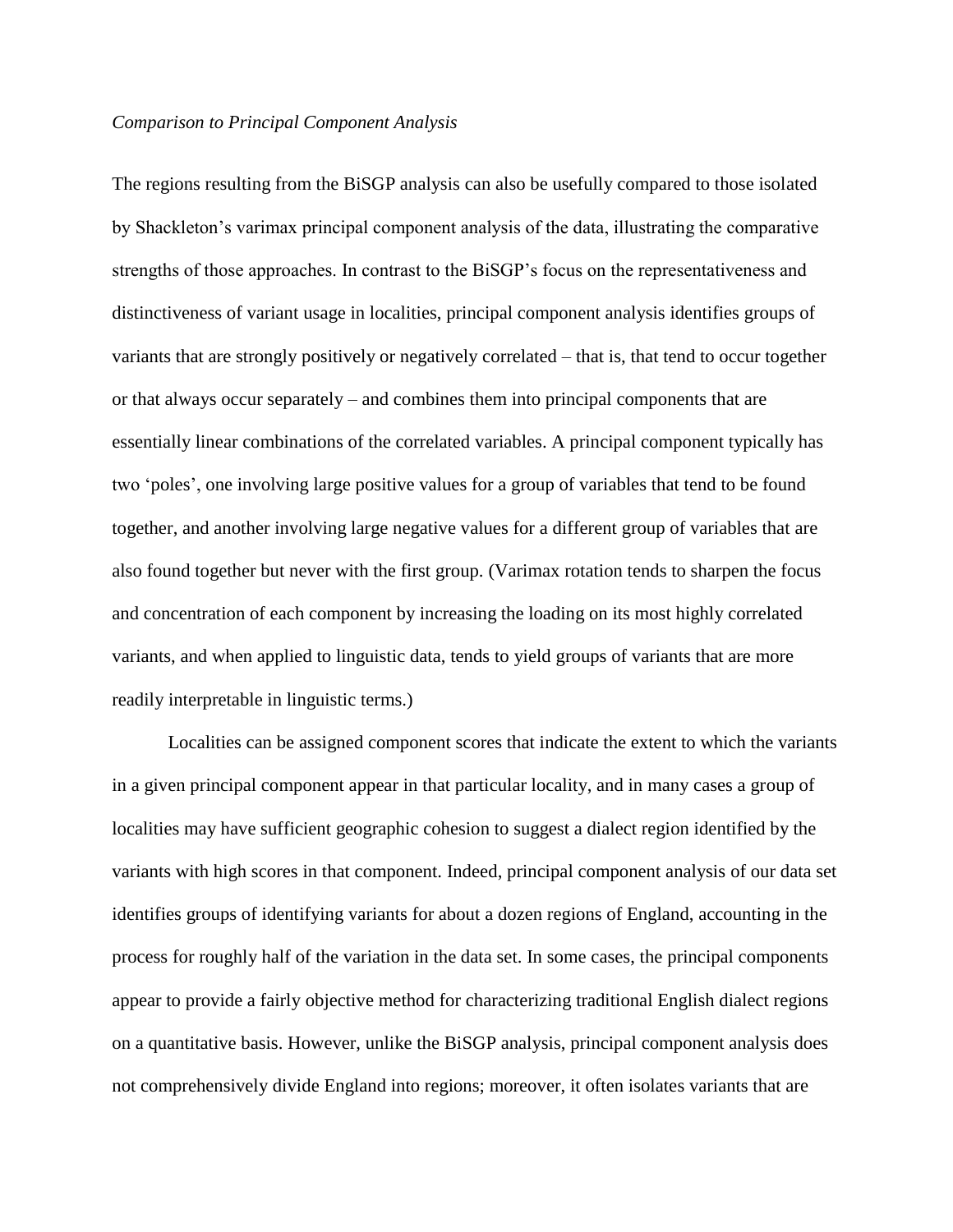unique to fairly small regions or include variants that are not unique to the relevant region; and few localities in an identified region even use most of the variants identified by the relevant principal component.



**Fig. 5 Component scores for the first varimax principal component. Darker shades of grey indicate higher component scores. The original image was taken from Shackleton (2010).**

For example, as illustrated in Fig. 5, the high-scoring localities of the first component largely overlap with the broad Southwest dialect region identified by the BiSGP analysis (regions 7 plus 8 in Fig. 3), while the loadings indicate that the features most closely associated with the principal component are the voicing of fricatives (also linked to this region by the BiSGP analysis) and occasionally the voicing of medial dentals (e.g. [vist] for *fist* and [bʌder] for *butter*), the plausibly related voicing and dentalizing of medial fricative [s] ([Irnt] for *isn't*), and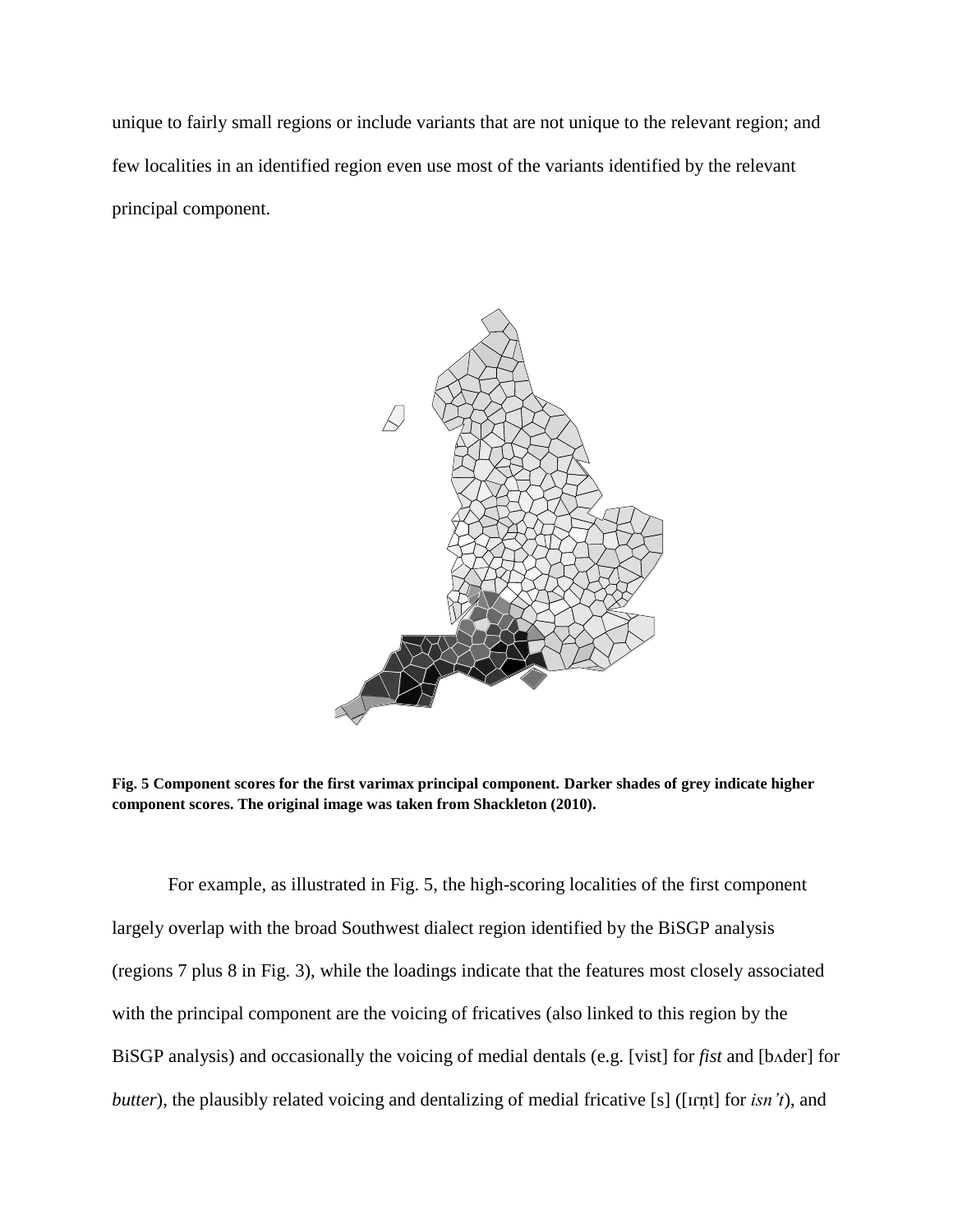lowering and unrounding of /u/ ([bʌt] for *but*). (The principal component also assigns comparatively high loadings to strong rhoticity as well as to a set of vocalic features that nearly fully describe a nonstandard regional dialect system of vowels, but the rhotic features are not unique to the Southwest while the vocalic features appear only sporadically.) Nonetheless, the variants associated with the principal component are never found all together in any single Southwestern locality and can only rather loosely be thought of as representing a Southwestern dialect – a limitation that appears to be inherent in the principal component analysis of linguistic variation. Instead of strictly delineating a dialect region in the manner of the BiSGP analysis, the principal component analysis is at best suggestive of where the region's boundaries might lie.



**Fig. 6 Component scores for the second varimax principal component. Darker shades of grey indicate higher component scores. The original image was taken from Shackleton (2010).**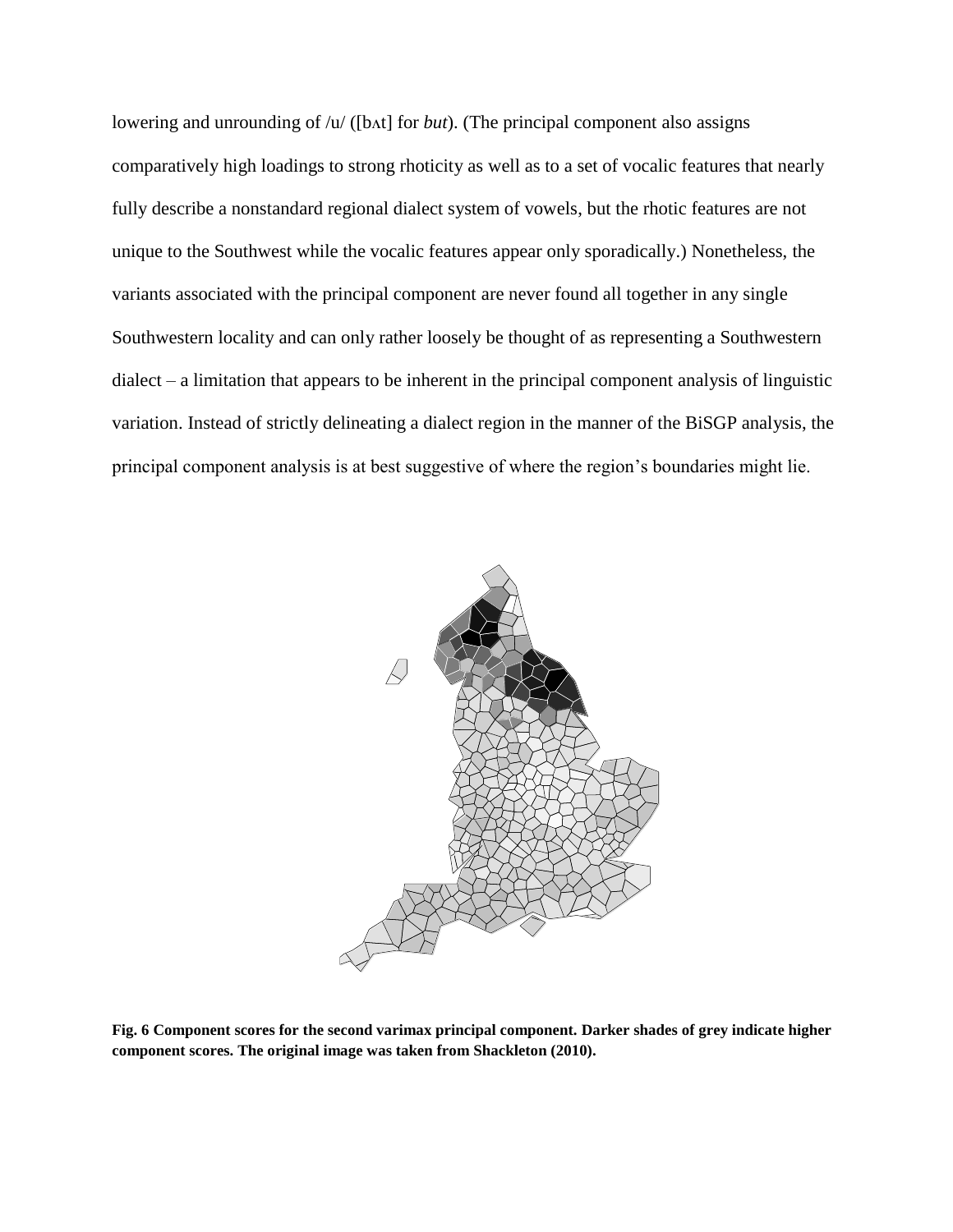The second rotated principal component (shown in Fig. 6) appears to be strongly associated with a large region of the Upper North that is not identified by the BiSGP analysis. The defining variants in this principal component all involve the development of ingliding from a high front onset for low long vowels (e.g. [lɛən] for *lane* and [koəl] for *coal*). The component also includes nearly all of the variants that are the most common regional pronunciations of Middle English long vowels. Nevertheless, as with the first component, the high-scoring variants may only rather loosely be said to define a dialect or group of dialects. In contrast to the first principal component, however, the second principal component cannot be said to strongly delineate a dialect region; it is more suggestive of than explicit about the region's boundaries.



**Fig. 7 Component scores for the third varimax principal component. Darker shades of grey indicate higher component scores. The original image was taken from Shackleton (2010).**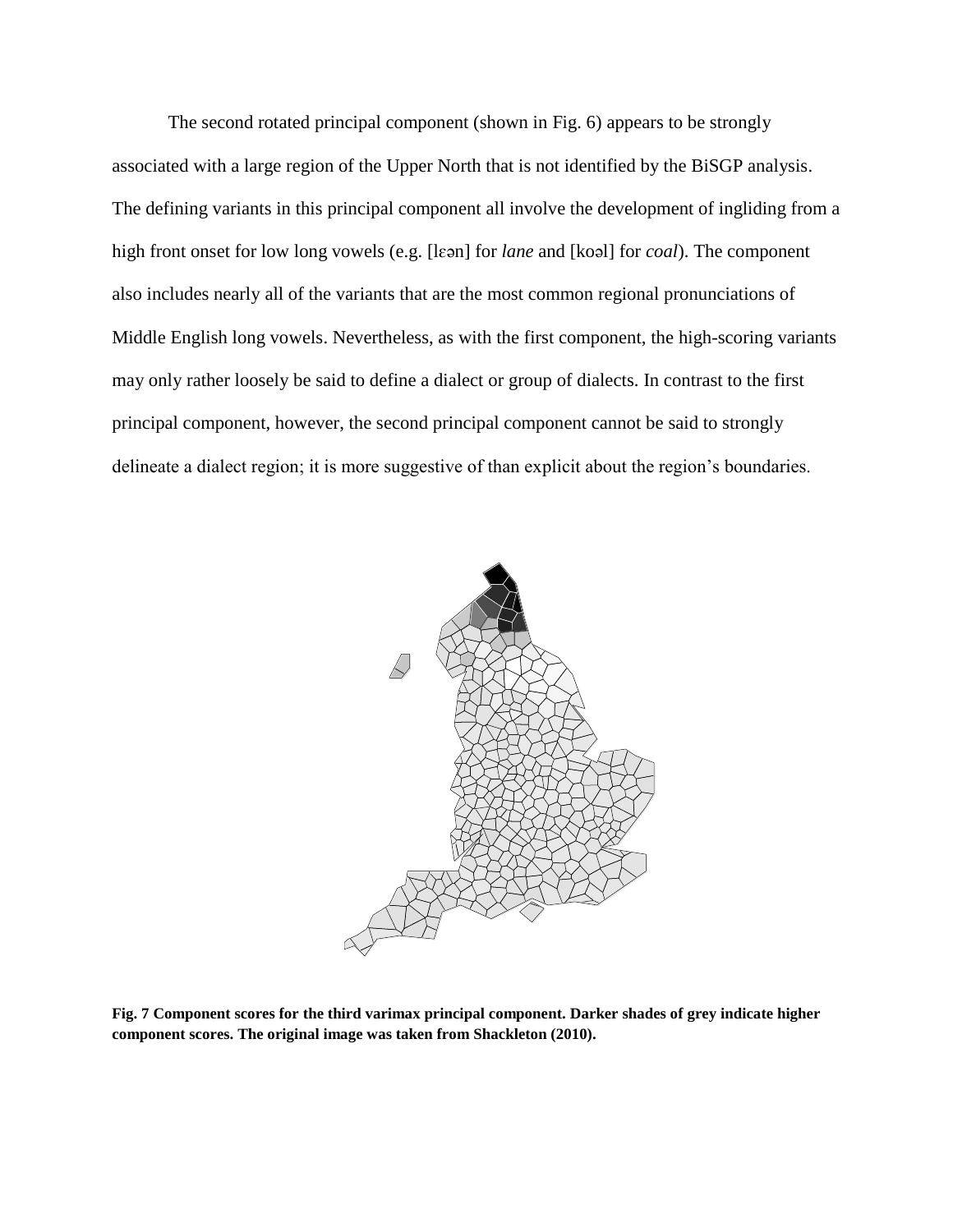The third rotated principal component (shown in Fig. 7) assigns high component scores to localities in the Far North, and assigns high positive loadings to the same variants associated with that region by the BiSGP analysis. In this case, the variants are sufficiently highly correlated with each other and also sufficiently unique to the region to allow both approaches to arrive at essentially the same classification – although, again, the principal component does not delineate the region as distinctly as the BiSGP analysis does. Also note that the area clearly overlaps with that of the second principal component (see Fig. 6).



**Fig. 8 Component scores for the fourth varimax principal component. Darker shades of grey indicate higher component scores. The original image was taken from Shackleton (2010).**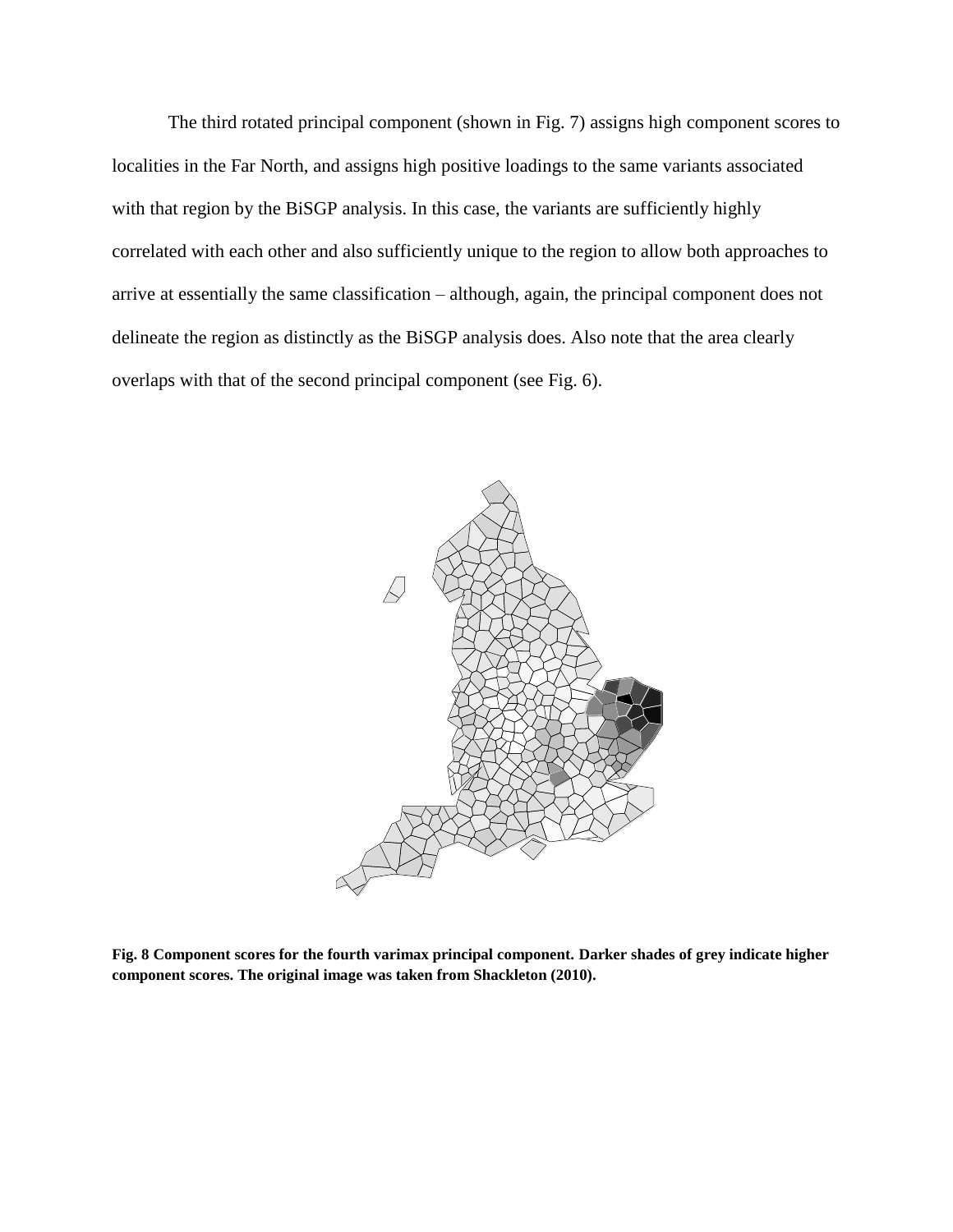The fourth principal component (shown in Fig. 8) rather weakly delineates most of East Anglia on the basis of the development of [w] for /v/ (e.g. [wɪnegr] for *vinegar*) and the development of a centered, unrounded onset in /i:/ (e.g. [ʌis] for *ice*). This classification has no counterpart in the BiSGP analysis, but it does appear (and is also similar in terms of characteristic variants) when the number of regions distinguished by the BiSGP approach is increased. We did not discuss this finer-grained division in this study, as this also resulted in many additional (uninformative) regions consisting of only a single locality.

Several other principal components (not shown) match dialect regions identified in the BiSGP analysis. For instance, the sixth principal component distinguishes Devonshire (region 8 in Fig. 3) from the rest of the Southwest by its unique fronting of back vowels, the same features associated with that region by the BiSGP analysis. Somewhat similarly, the seventh principal component, to some extent, distinguishes the 'Potteries' zone (part of region 4 in Fig. 3) by the use of [i:] and [u:] for /a:/ and /ɔ:/, respectively (e.g. [gi:t] for *gate* and [gu:t] for *goat*). The seventeenth principal component isolates the single locality (region 1 in Fig. 3) on the Scottish border in Cumberland that uses the alveolar trill [r]. Except for the last example, however, principal component scores provide suggestive evidence for regional boundaries, but do not strictly delineate regions in the manner of the BiSGP analysis.

#### **Discussion**

Hierarchical bipartite spectral graph partitioning complements other exact approaches to dialectology by simultaneously identifying groups of localities that are linguistically similar and groups of linguistic variants that tend to co-occur. This introduces an inductive bias in which the linguistic and the geographic dimensions reinforce one another. In a *post-hoc* step we identified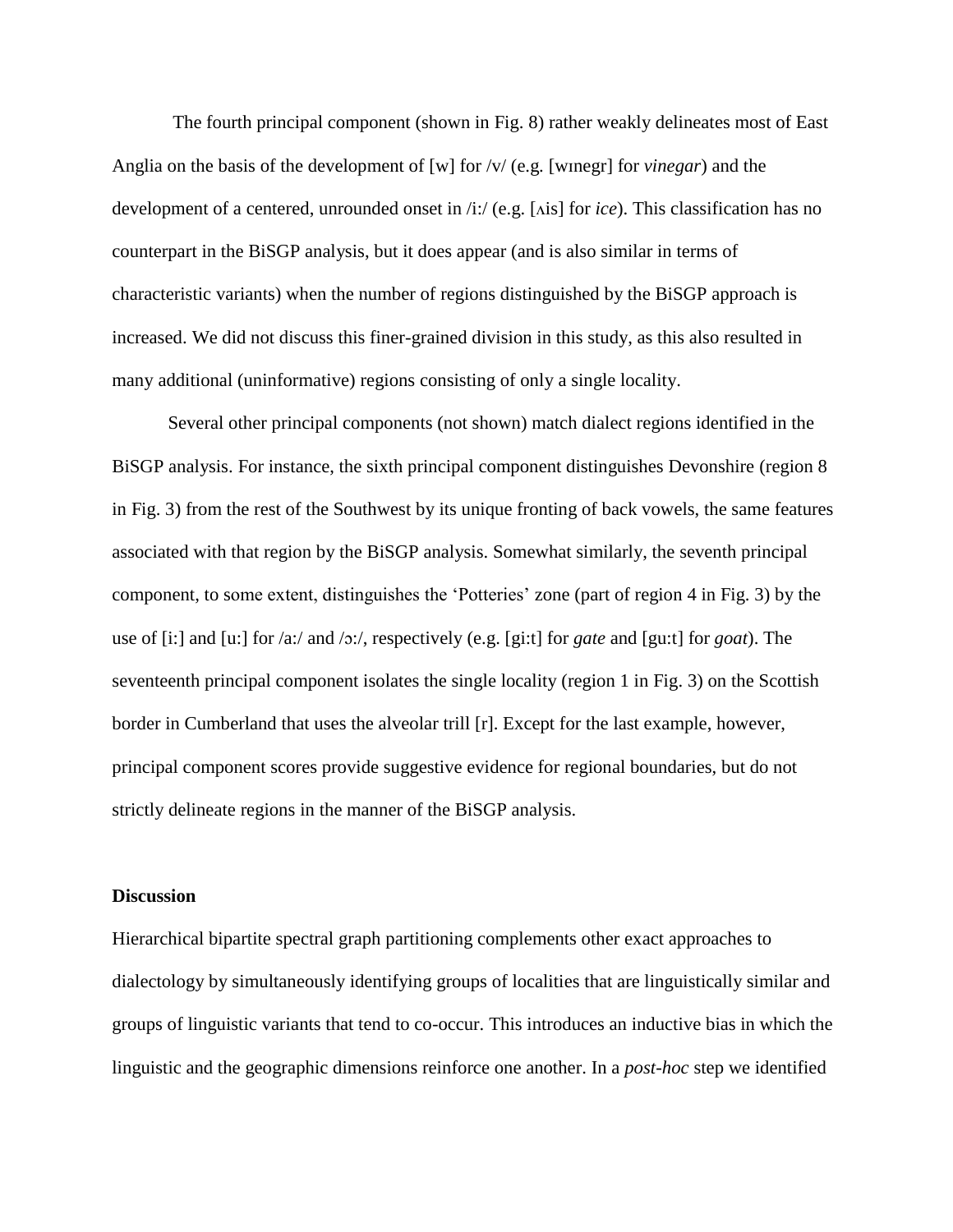the important variants associated with a dialect region, by examining a linear combination of the variant's distinctiveness (usage frequency in the region as opposed to outside the region) and representativeness (comparative frequency within the region). That approach contrasts with and complements one-dimensional clustering techniques, which identify regions as groups of localities with similar aggregate patterns of variant frequencies, and principal component techniques, which identify correlated groups of variants without reference to patterns of distinctiveness or representativeness (and without reference to the sites where the variants are found).

Applied to the English dialect data used in this chapter, the BiSGP analysis identifies dialect regions that are broadly similar to those identified by clustering and principal component techniques, and isolates sets of variants distinctive for those regions that are also broadly similar to many of the sets identified by principal component analysis. In some cases, however, the BiSGP analysis failed to identify such well-accepted clusters as the Central dialect region (Trudgill, 1999), which was detected (in part) using cluster analysis (Shackleton, 2007); but, in other cases – most notably in the 'Potteries' region --- the BiSGP analysis distinguishes regionally distinctive combinations of variants that the other methods largely fail to identify.

Principal component analysis applied to linguistic material identifies groups of variables whose values tend to co-occur with one another. It applies primarily to numerical values, but also works well with frequency counts, once these attain a substantial size. PCA attaches no special value to solutions which privilege finding coherent groups of sites, i.e. finding groups of sites which tend to share strong values for one or more principal components. It is remarkable that (rotated) principal components normally do identify regions, i.e. geographically coherent groups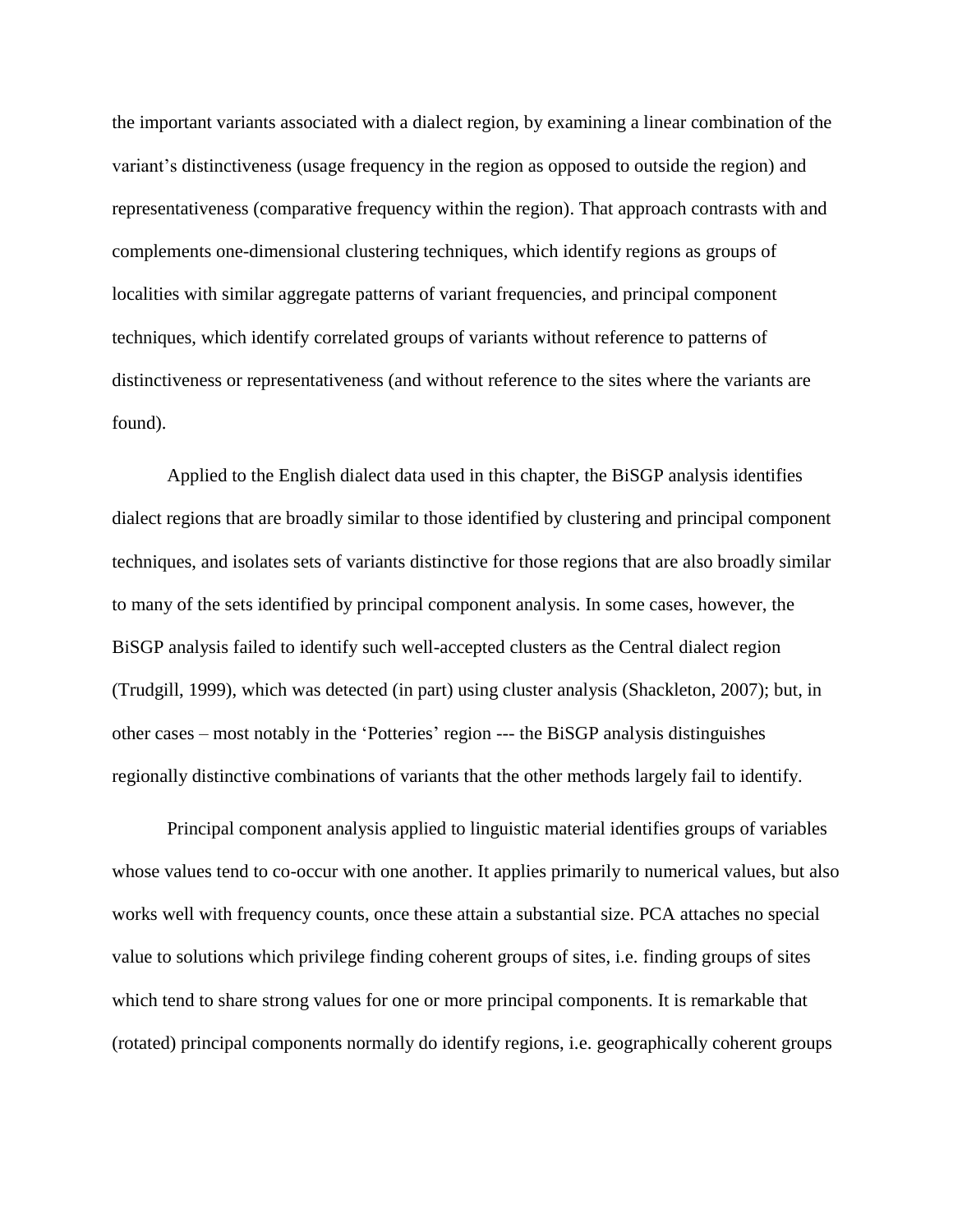of sites where variables tend to co-vary. A proponent of PCA might therefore question the need for hierarchical bipartite spectral graph partitioning.

BiSGP seeks partitions of an input matrix that simultaneously identify co-varying linguistic variants (just as PCA does) and also co-varying sites, i.e. sites which share linguistic variants. It is more broadly applicable than PCA, even supporting the analysis of binary data (see Wieling and Nerbonne, 2011). Since, as dialectologists, we are interested in identifying common structure in both the linguistic and the geographic dimensions, hierarchical bipartite spectral graph partitioning is intuitively appealing. This intuitive appeal motivated our empirical examination.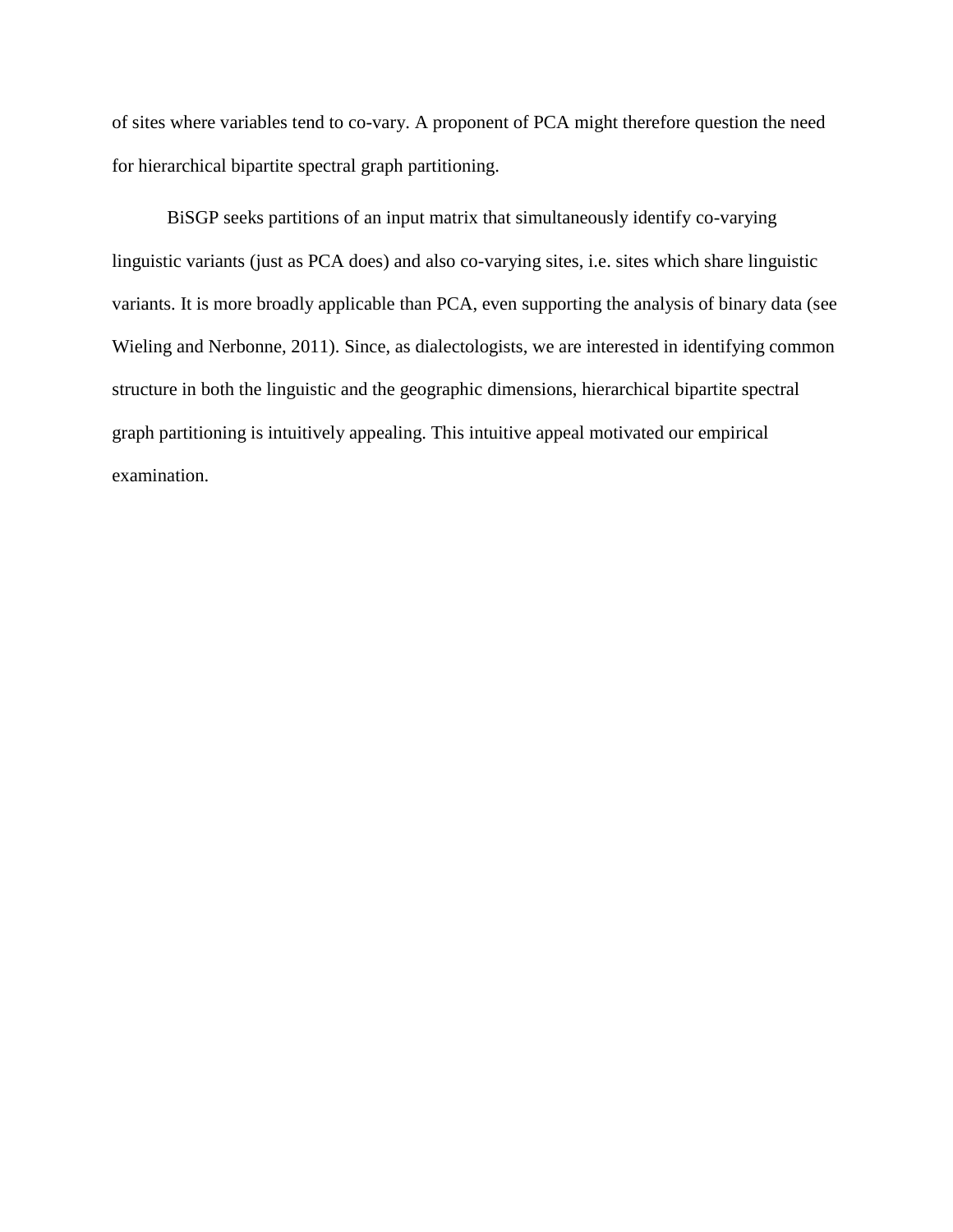# **Notes**

 $\overline{\phantom{a}}$ 

<sup>1</sup> Wieling and Nerbonne (2011) used a binary matrix (with a threshold), but here we opted to use the scaled values as the *SAED* input matrix already included an aggregation step by having grouped several words, e.g. *root* and *tooth*, and we did not wish to add another aggregation step.

<sup>2</sup> Note that when using the raw frequencies, results were generally similar to those using the scaled frequencies (as most columns already had a maximum value of one).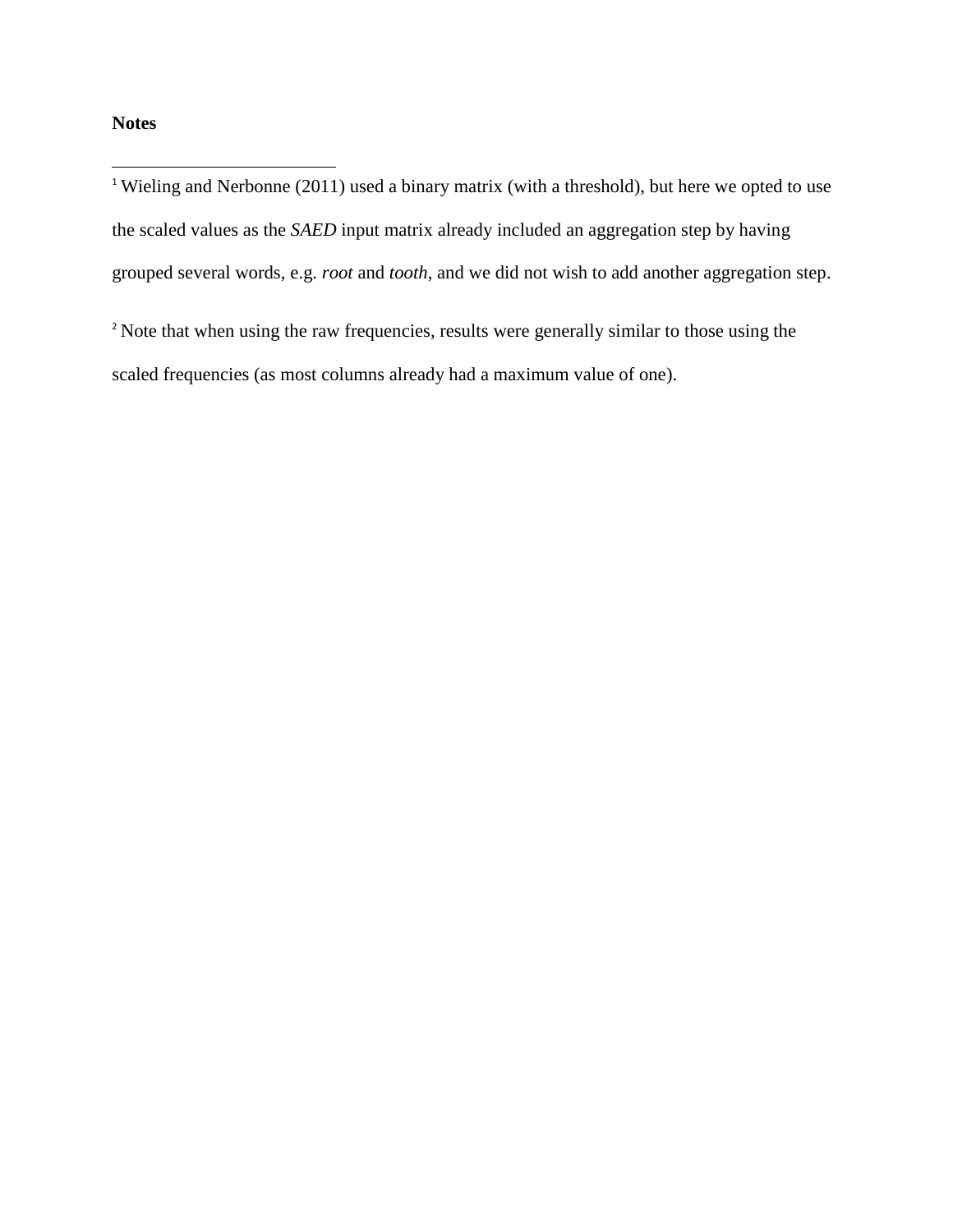#### **References**

**Anderson, P. M.** (1987). *A Structural Atlas of the English Dialects*. London: Croom Helm Ltd. **Chambers, J.K. and Trudgill, P.** (1998). *Dialectology*, 2nd edn. Cambridge: Cambridge University Press.

**Goebl, H.** (1984). *Dialektometrische Studien: Anhand italoromanischer, rätoromanischer und galloromanischer Sprachmaterialien aus AIS und ALF*., 3 Vol. Tübingen: Max Niemeyer.

**Grieve, J., Speelman, D. and Geeraerts, D.** (2011). A statistical method for the identification and aggregation of regional linguistic variation. *Language Variation and Change* 23: 193-221.

**Nerbonne, J.** (2009). Data-Driven Dialectology, *Language and Linguistics Compass* 3: 175-198.

**Orton, H. and Dieth, E.** (1962). *Survey of English Dialects*. Leeds: E.J. Arnold.

**Séguy, J.** (1973). La dialectométrie dans l'Atlas linguistique de Gascogne, *Revue de Linguistique Romane*, 37: 1–24.

**Shackleton, R. G., Jr.** (2007). Phonetic variation in the traditional English dialects: a computational analysis, *Journal of English Linguistics*, 33: 99-160.

**Shackleton, R. G., Jr.** (2010). *Quantitative assessment of English-American speech relationships*. PhD thesis, University of Groningen. Groningen.

**Trudgill, P.** (1999). *The Dialects of England*. 2nd edn. Oxford: Blackwell

**Wieling, M. and Nerbonne, J.** (2010). Hierarchical spectral partitioning of bipartite graphs to cluster dialects and identify distinguishing features. In Banea, C., Moschitti, A., Somasundaran,

S. and Zanzotto, F.M. (eds.), *Proceedings of the 2010 Workshop on Graph-based Methods for* 

*Natural Language Processing*. Stroudsburg, PA: Association for Computational Linguistics, pp. 33-41.